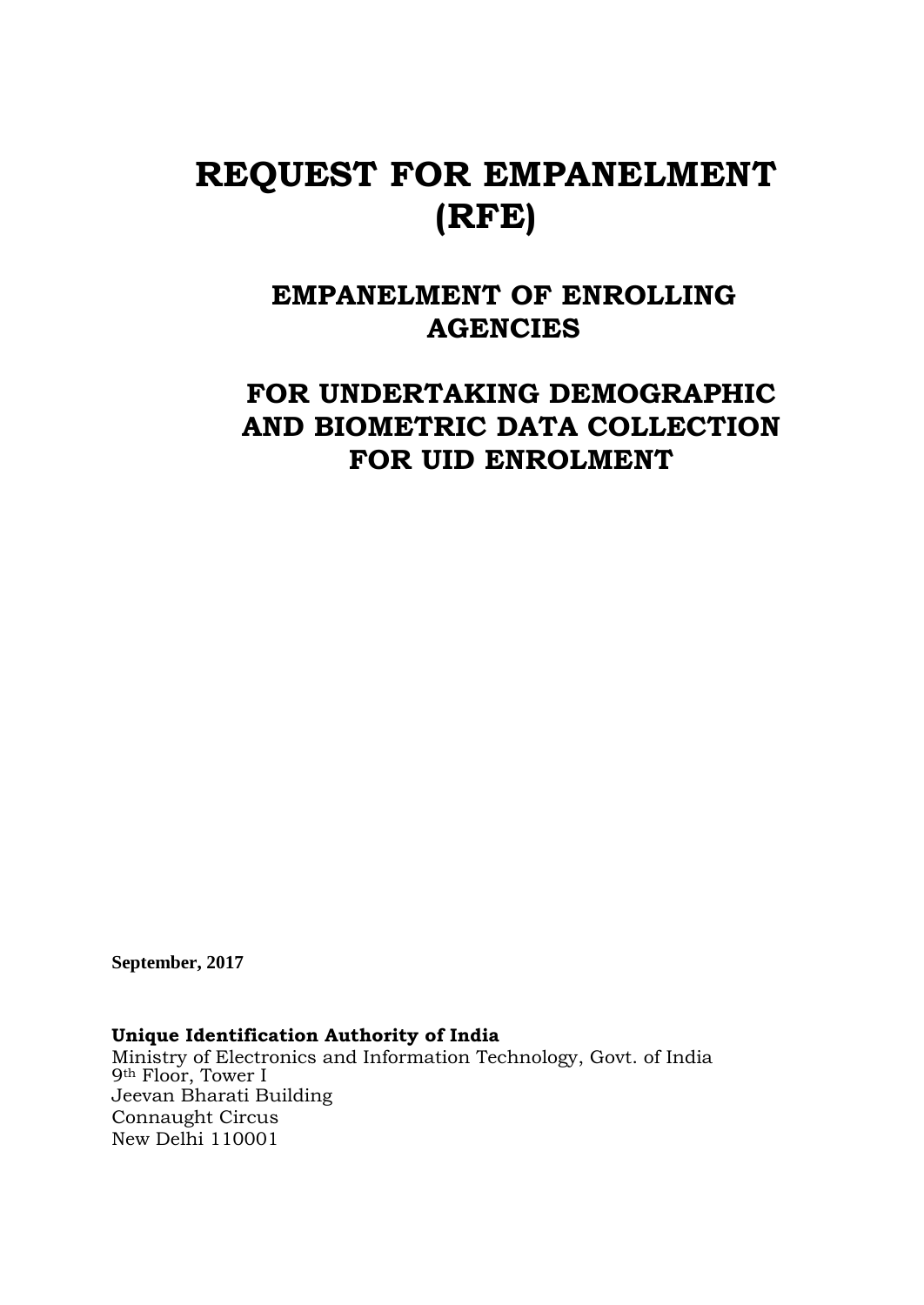| <b>Table of Contents</b>                                            |  |
|---------------------------------------------------------------------|--|
| 1.                                                                  |  |
| 1.1                                                                 |  |
| 2.                                                                  |  |
| 3.                                                                  |  |
| 4.                                                                  |  |
| 5.                                                                  |  |
| 6.                                                                  |  |
|                                                                     |  |
|                                                                     |  |
| 7.                                                                  |  |
| 8.                                                                  |  |
| 9.                                                                  |  |
| 9.1                                                                 |  |
| 9.2                                                                 |  |
| 9.3                                                                 |  |
| 9.4                                                                 |  |
| 9.5                                                                 |  |
| 9.5.1                                                               |  |
| 9.5.2                                                               |  |
| 9.6                                                                 |  |
| 9.7                                                                 |  |
| 9.8                                                                 |  |
| 9.9                                                                 |  |
| 10.                                                                 |  |
| Compilation of Database of Empanelled Enrolling Agencies 16<br>10.1 |  |
| 10.2                                                                |  |
| 11.                                                                 |  |
| 12.                                                                 |  |
| 13.                                                                 |  |
| 14.                                                                 |  |
| 15.                                                                 |  |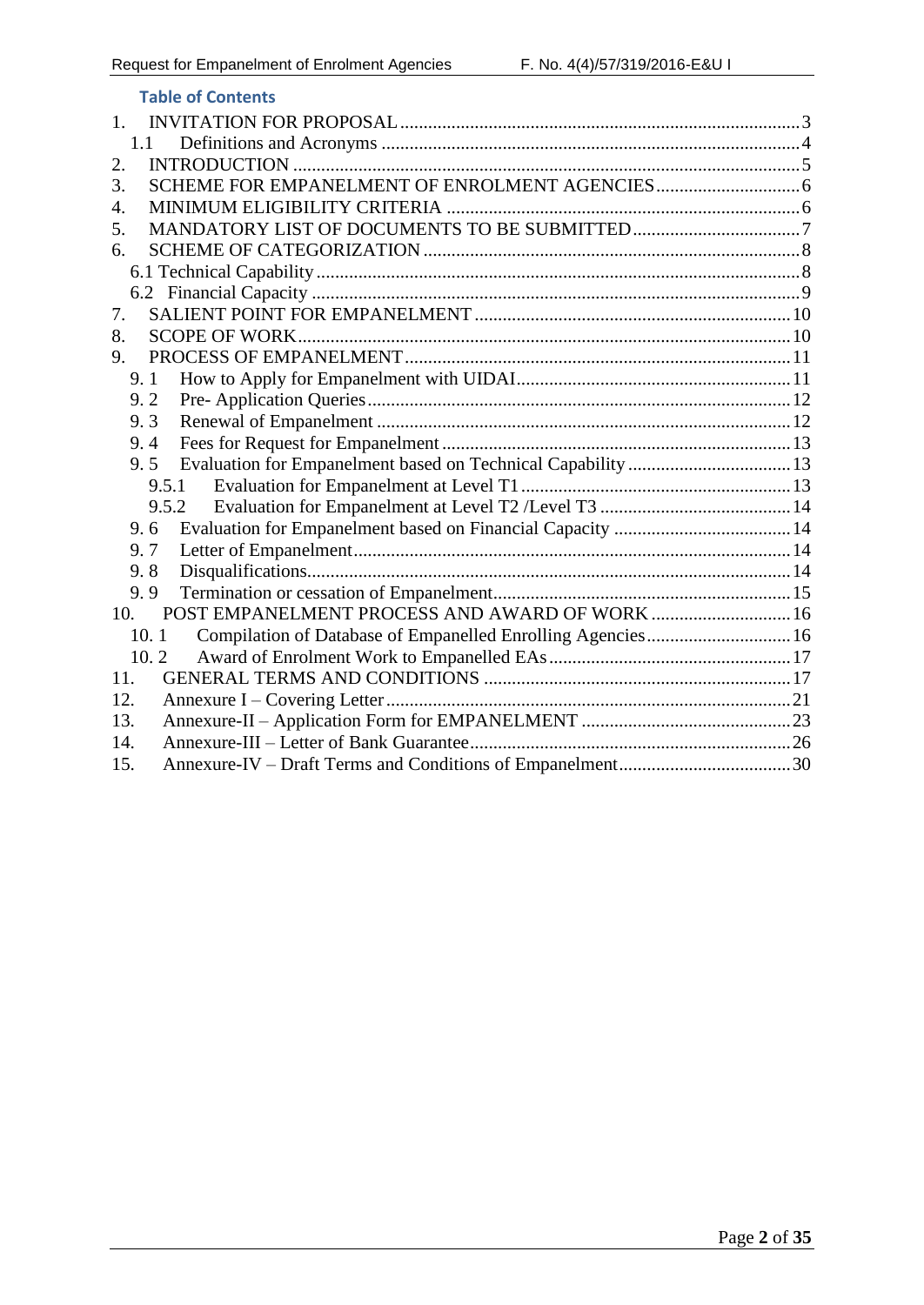<span id="page-2-0"></span>**1. INVITATION FOR PROPOSAL**

To,

Dated: 11<sup>th</sup> September, 2017

- 1. Unique Identification Authority of India (UIDAI) invites requests for Empanelment of Enrolling Agencies (EA) for carrying out the enrolment of residents for the Unique Identification (UID) project of Government of India. Existing Enrolment Agencies desirous of renewal and up-gradation may also apply.
- 2. The Request for Empanelment (RFE) includes the following sections:
	- a. Scope of Work
	- b. Process for Empanelment/ re-empanelment
	- c. Cover Letter and Application Form
	- d. Terms and Conditions for Empanelment/ re-empanelment
- 3. The "Request for Empanelment" is available on the website <http://uidai.gov.in/> for free download. The interested parties may submit their proposal with all supporting documents at the address for communication given below :

Address for Communication:

To

The Deputy Director Enrolment and Update Division Unique Identification Authority of India (UIDAI), 2<sup>nd</sup> Floor, Tower I, Jeevan Bharati Building, Connaught Circus, New Delhi - 110001.

- 4. Amendments in RFE: At any time, UIDAI may for any reason, modify the RFE. The modifications will be notified on UIDAI's website and such amendments shall be binding on the applicants.
- 5. The CEO, UIDAI reserves the right to accept/ reject any request and to annul the empanelment-process and reject all requests at any time prior to empanelment without, thereby, incurring any liability to the affected applicant(s) or UIDAI or any obligation to inform the affected applicant(s) of the ground for such decision.
- 6. Clarification on request Submitted: During evaluation, UIDAI may, at its discretion, ask the applicant(s) for clarification on their request. The applicant(s) are required to respond within the time frame prescribed by UIDAI.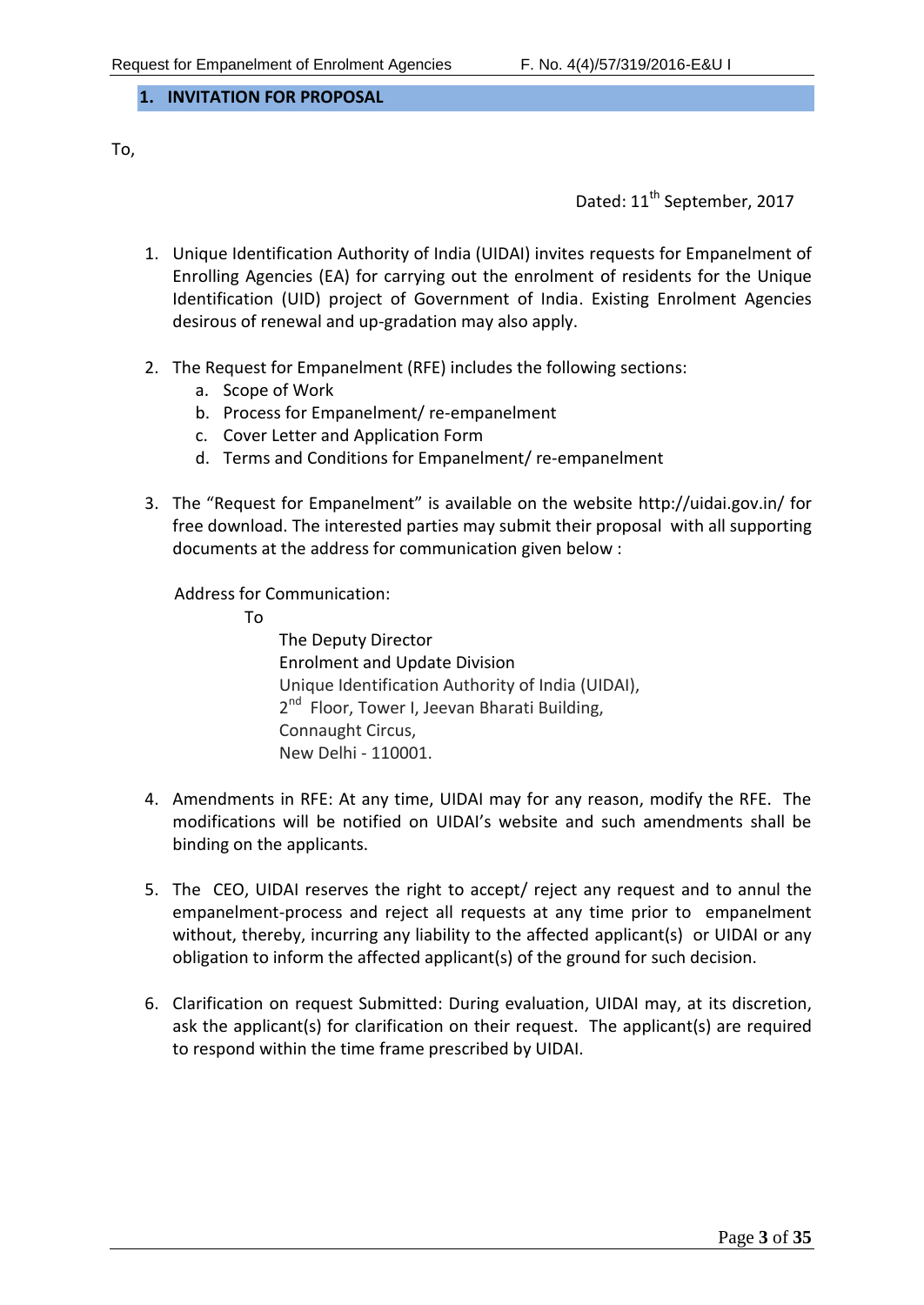#### <span id="page-3-0"></span>**1.1 Definitions and Acronyms**

- 1. **AADHAAR** 12 digit random unique identity number issued to residents by UIDAI.
- 2. **Authority** Unique Identification Authority of India (UIDAI).
- 3. **Biometric Data** refers to the facial image, iris scan and fingerprints collected by the Enrolment Agency from the enrolees based on the standards prescribed by the UIDAI and by following the process laid down for the purpose. The data collected is passed on to the UIDAI as per the process prescribed.
- 4. **CIDR**: Central Identities Data Repository
- 5. **De-duplication** the process of using the Demographic and Biometric data collected from an enrolee to check against data so as to avoid duplicate enrolments.
- 6. **Demographic Data** refers to the personal information collected or verified by the Enrolling Agency based on the data fields prescribed by the UIDAI and by following the process laid down for the purpose. The data collected is passed on to the UIDAI as per the process prescribed.
- 7. **Enhancement / Upgrade** refers to request for upgrade of Technical & Financial status of existing empanelled Agencies based on their technical and financial capacities.
- 8. **Enrolling Agency/ Enrolment Agency** The Agency appointed by the Registrar for collection of the Demographic and Biometric data in the area assigned by the Registrar.
- 9. **Enrolment** refers to the exercise of collection of demographic data after verification, collection of biometrics, and the allocation of the UID number after de-duplication.
- 10. **Successful Enrolment**  Enrolment that results in Aadhaar number generation
- 11. **Enrolment Centre** refers to the premises located in the area where the enrolment is being carried out. One Enrolment Centre can host multiple Enrolment Stations.
- 12. **Enrolment Station** refers to an individual enrolment booth/enclosure inside the Enrolment Centre. The capture of Demographic and Biometric data is done in this Station.
- 13. **KYC** Know Your Customer.
- 14. **Financial Year**  From April 1st to March 31st
- 15. **Manual** Resident Enrolment Process Document
- 16. **MoU** Memorandum of Understanding.
- 17. **NPR** National Population register.
- 18. **Operator** the person employed by the Enrolment Agency and engaged in the capture of Demographic and Biometric Data.
- 19. **Supervisor**  the person employed by the Enrolment Agency and engaged in managing the Enrolment Center Operations and handling exceptions.
- 20. **PoA** Proof of Address.
- 21. **PoI** Proof of Identity.
- 22. **Registrar** Any Organization / Department/Local Body / Corporate Body with whom the UIDAI has entered into a Memorandum of Understanding / Appointed as Registrar for covering issues related to the implementation of the UID Project.
- 23. **Renewal**: Renewal of empanelment of existing empanelled EAs.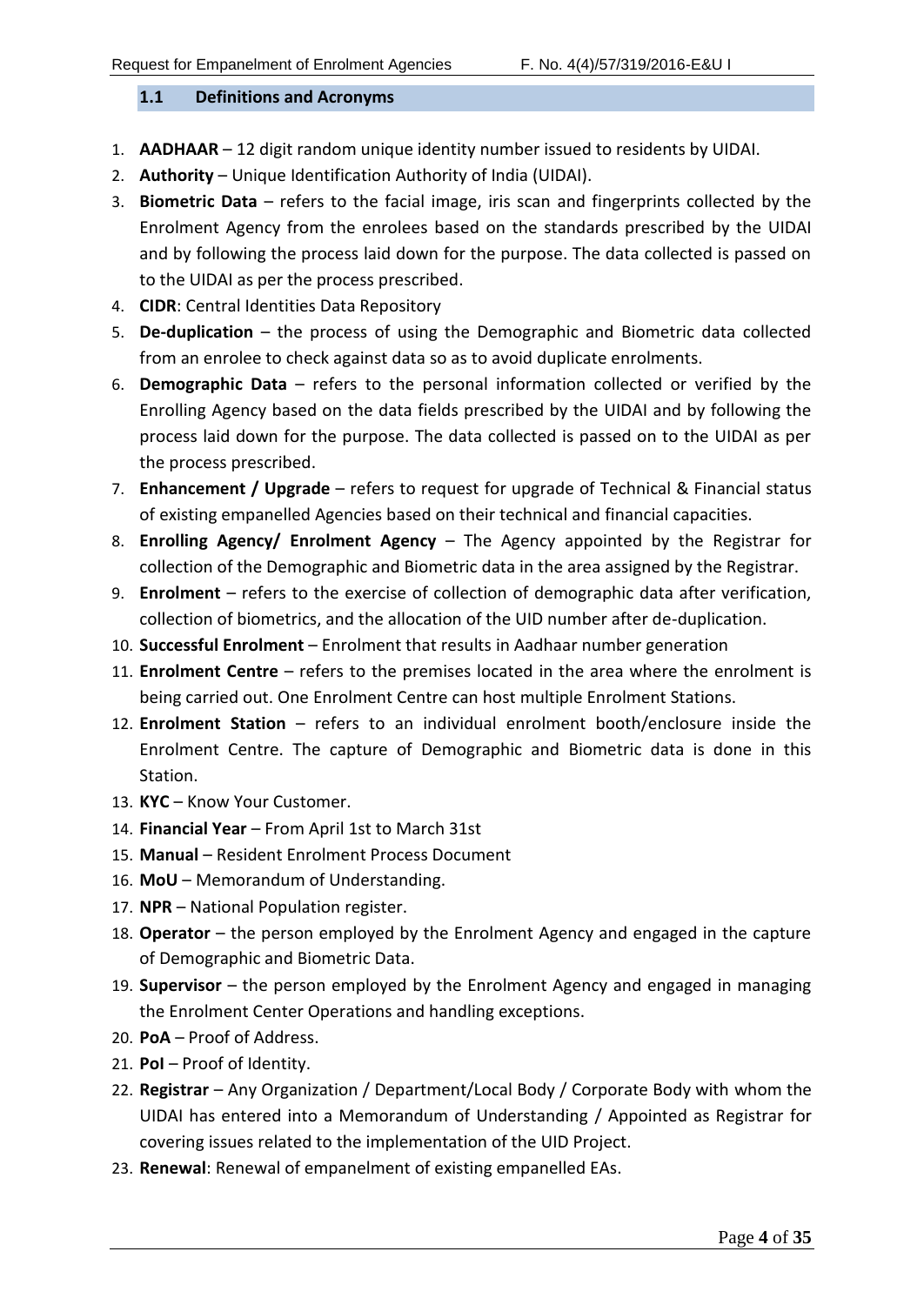- 24. **Resident** Resident as defined in Aadhaar Act, 2016.
- 25. **RFP** Request for Proposal.
- 26. **RFQ**  Request for Quotation.
- 27. **UID** Unique Identification**.**
- 28. **UIDAI** Unique Identification Authority of India.

#### <span id="page-4-0"></span>**2. INTRODUCTION**

2.1 The Unique Identification Authority of India (UIDAI) is a statutory authority established under the provisions of the Aadhaar (Targeted Delivery of Financial and Other subsidies, benefits and services) Act, 2016 ("Aadhaar Act 2016") on July, 2016 by the Government of India, under the Ministry of Electronics and Information Technology (MeitY).

Prior to its establishment as a statutory authority, UIDAI was functioning as an attached office of the then Planning commission (now NITI Aayog) vide its Gazette Notification No. A-43011/02/2009-Admn.I dated 28<sup>th</sup> January, 2009. Later, on 12 September 2015, the Government revised the allocation of Business Rules to attach the UIDAI to the Department of Electronics & Information Technology (DeitY) of the then Ministry of Communications and Information Technology (MeitY).

The Government had introduced the Aadhaar (Targeted Delivery of Financial and Other Subsidies, Benefits and Services) Bill, 2016 in the Parliament on 03-03-2016, which was discussed and passed by the Parliament on 16-03-2016. The Act has since received the assent of the President on 25.03.2016 and has been published in the official Gazette of India Extraordinary, Part-II, Section 1 dated 26-03-2016, as Aadhaar (Targeted Delivery of Financial and Other Subsidies, Benefits and Services) Act, 2016 (Act No. 18 of 2016) ("Aadhaar Act"), and has come into force from 12.09.2016, the date of notification of the same.

The Act provides for good governance, efficient, transparent and targeted delivery of subsidies, benefits and services, the expenditure for which is incurred from the Consolidated Fund of India, to individuals residing in India through assigning of unique identity numbers (called Aadhaar numbers) to such individuals and for matters connected therewith or incidental thereto.

2.2 The widespread implementation of the Aadhaar project needs the reach and flexibility to enrol residents across the country. To achieve this, the UIDAI proposes to collaborate with a variety of agencies and service providers (acting as Registrars, Sub-registrars and Enrolling Agencies) to enrol residents for Aadhaar.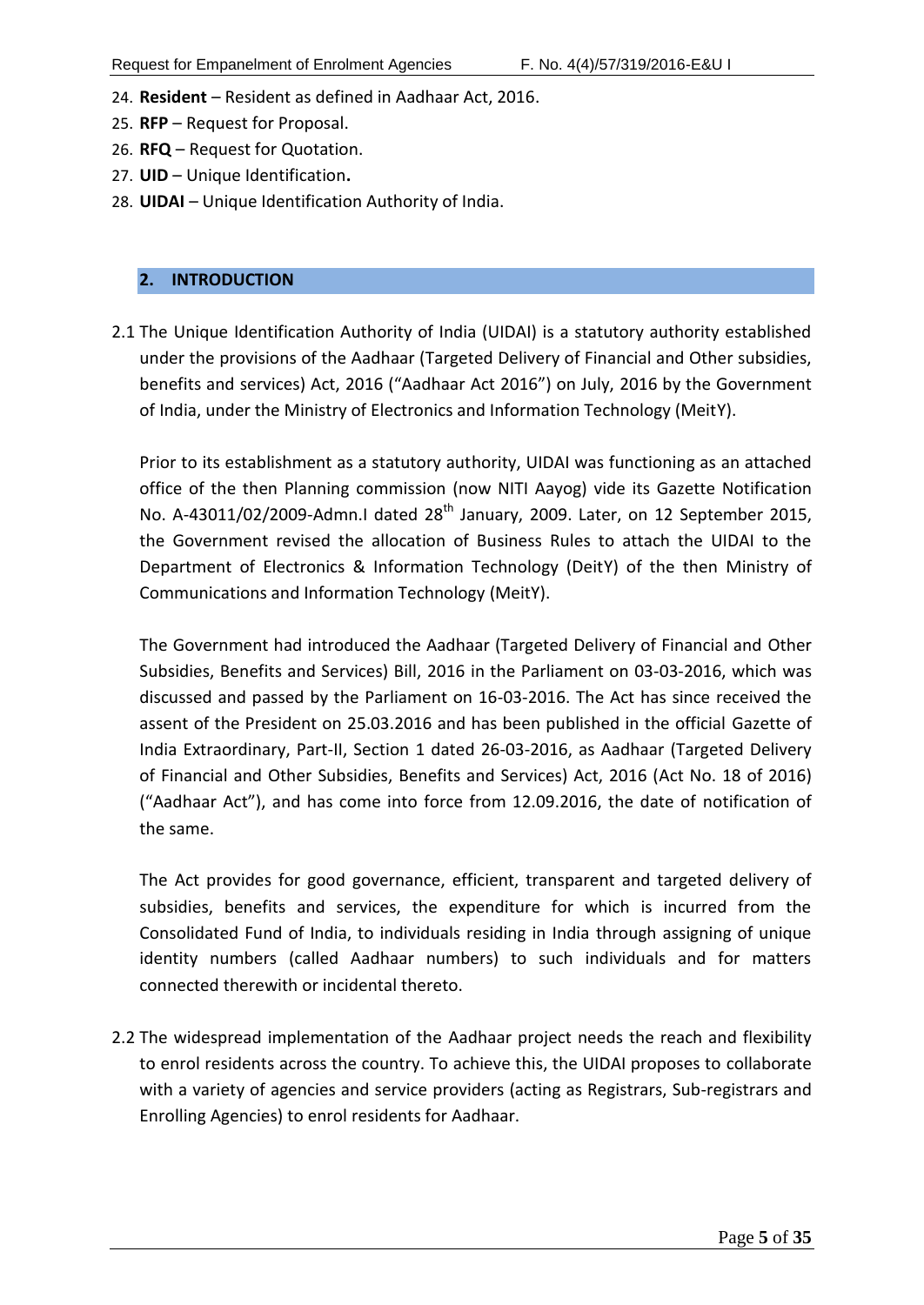2.3 In this context, the UIDAI plans to offer a scheme for empanelment of Enrolment agencies for carrying out the various functions and activities related to Aadhaar enrolment. The enrolments will be done by the Enrolment Agency on behalf of the Registrars/Sub-Registrars but strictly in adherence to the processes, guidelines, instructions and software issued by UIDAI. The purpose of this empanelment is to facilitate selection of the Enrolment Agencies by the concerned Registrars/Sub-Registrars through a separate RFQ. Empanelment does not tantamount to allotment of Enrolment work to the Applicants. The terms Enrolling Agency and Enrolment Agency used interchangeably hereafter mean the same. AADHAAR is the brand name associated with UIDAI and is synonymous with UID.

#### <span id="page-5-0"></span>**3. SCHEME FOR EMPANELMENT OF ENROLMENT AGENCIES**

Through this scheme, UIDAI intends to empanel organizations to enroll residents from the entire spectrum of the Indian population and to ensure that the enrolment activities are rolled out in the remotest villages of India and to the marginalized section of society. This RFE invites applications from organizations for empanelment to undertake enrolment work.

The RFE is open to all entities which are fulfilling the eligibility criteria as given in clause 4 - Minimum Eligibility Criteria.

Sub-Contracting of Enrolment Work is not allowed. However, field level manpower such as enrolment operators and supervisors can be hired through third parties. EAs will be required to provide details of the companies from which they are going to hire this manpower to their Registrars before commencing enrolment operations. Government Organizations may choose to undertake the enrolment work through Local Government bodies.

It is advised that staff of the EA wears uniform at enrolment centre so that if residents need help, they can easily identify employees by their attire. All field operators deployed for collecting pre-enrolment data must carry identity card, and letter of authority from the concerned Registrar. EA must ensure compliance to Labour laws and all statutory provisions in various Labour regulations such as EPF, ESI, Industrial Disputes Act, Contract Labour Act, Minimum Wages etc.

#### <span id="page-5-1"></span>**4. MINIMUM ELIGIBILITY CRITERIA**

- 4.1 The Applicant shall be a company incorporated in India under the Companies Act, 1956 and subsequent amendments thereto registered in India and in existence for at least three (3) years as on 31.3.2017.
- 4.2 The Applicant Company have had a Net Worth of at least INR 20 Crore in each of the last three financial years ending  $31<sup>st</sup>$  March 2015, 2016 and 2017 as evidenced by the audited accounts of the organization.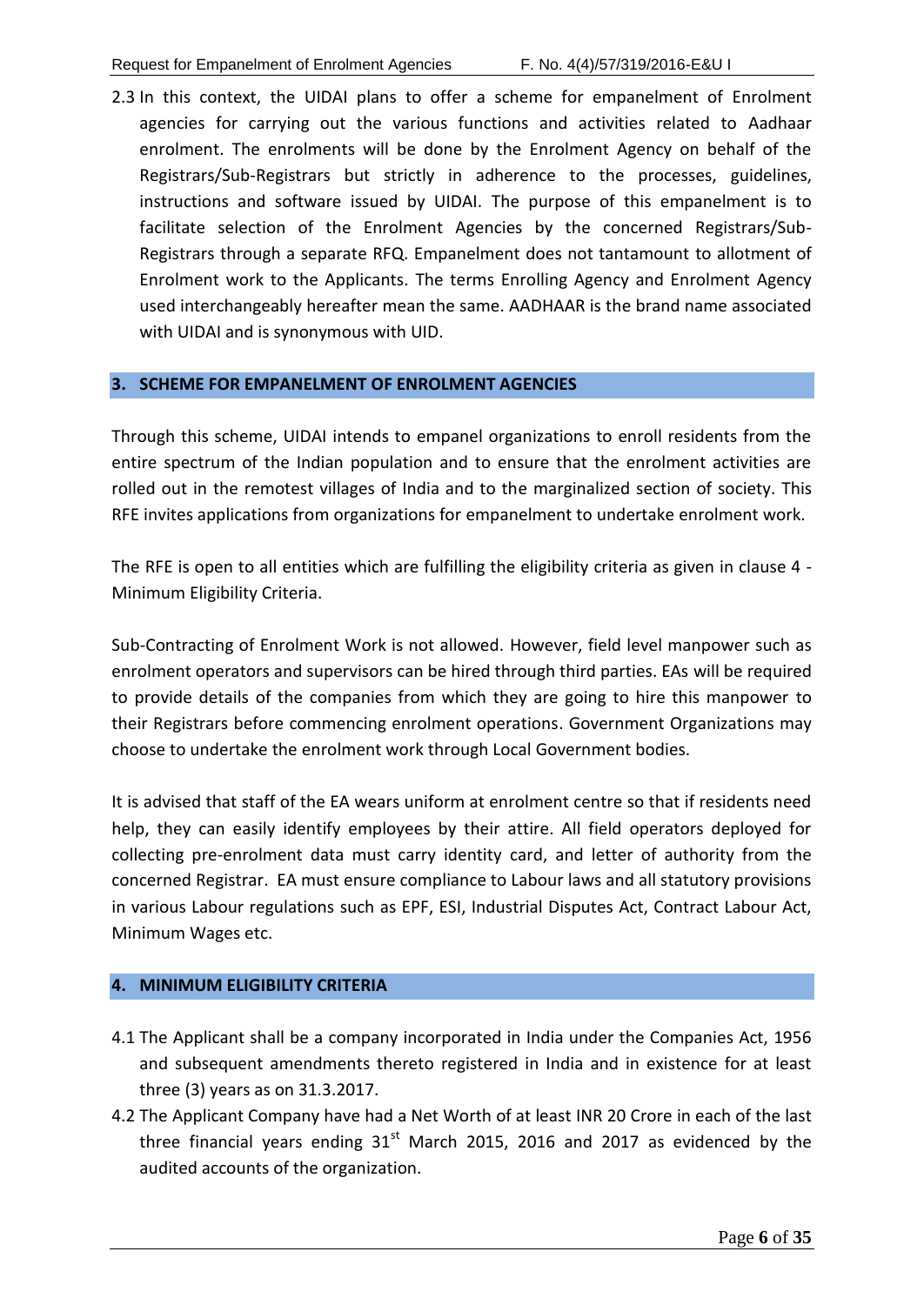- 4.3 The Applicant Company shall have reported profits (Profit Before Tax), in at least 2 (two) of the last 3 (three) Financial years, i.e. 2014-15, 2015-16 & 2016-17 as declared by audited account / certified balance sheet of financial statement reported in India.
- 4.4 The Applicant Company shall not have been blacklisted by Central, or any State/ UT Government. The Applicant Company shall not be under a declaration of ineligibility for corrupt financial practices.
- 4.5 The Applicant Company shall not have their field enrolments currently suspended by UIDAI/ their Registrars, and/or refused empanelment on account of performance in the Aadhaar project in the past, by UIDAI.
- 4.6 Only those applicants /existing EAs, who meet the eligibility criteria specified above, will be eligible to respond to this RFE. The applicant's request should be submitted on the prescribed form, with the relevant information & supporting documents to substantiate the eligibility of the applicant vis-à-vis the minimum eligibility criteria.
- 4.7 An agency with more than 10 lakhs Aadhaar generated in last financial year will not be subjected to minimum eligibility criteria referred in clause 4.2 and 4.3 above.
- 4.8 The minimum eligibility criteria shall be applicable for new empanelment and for renewal of existing empanelled agencies.
- 4.9 The minimum eligibility criteria shall not be applicable for Central and State government office/department.

#### <span id="page-6-0"></span>**5. MANDATORY LIST OF DOCUMENTS TO BE SUBMITTED**

- 5.1 Covering letter in Annexure-I of this RFE signed by the Director/Authorized Personnel of the applicant company.
- 5.2 Application Form as given in Annexure II.
- 5.3 Fees for Request for Empanelment/Renewal /Enhancement (in separate envelope).
- 5.4 Certificate of Incorporation from Registrar of Companies (RoC).
- 5.5 Auditor certified financial statements for the financial years 2016-17, 2015-16 and 2014- 15 (Please include the sections on P&L, Turnover, Assets and Balance Sheet) shall be provided.
- 5.6 Proof for Organization PAN Number, GST number shall be submitted along with the request for empanelment.
- 5.7 Profile of the Organization giving relevant details of nature of work, experience, infrastructure, resources etc.
- 5.8 In case of renewal, brief details of the contract(s) signed with the Registrar /activities undertaken for UIDAI exercise. Details of Bids made be included in case no contracts were awarded.
- 5.9 Certificate of satisfactory performance from the Registrar concerned in case of EAs which have commenced enrolments.

Applications which do not contain the above mandatory documents may be rejected for non-compliance of RFE requirements without any further opportunity.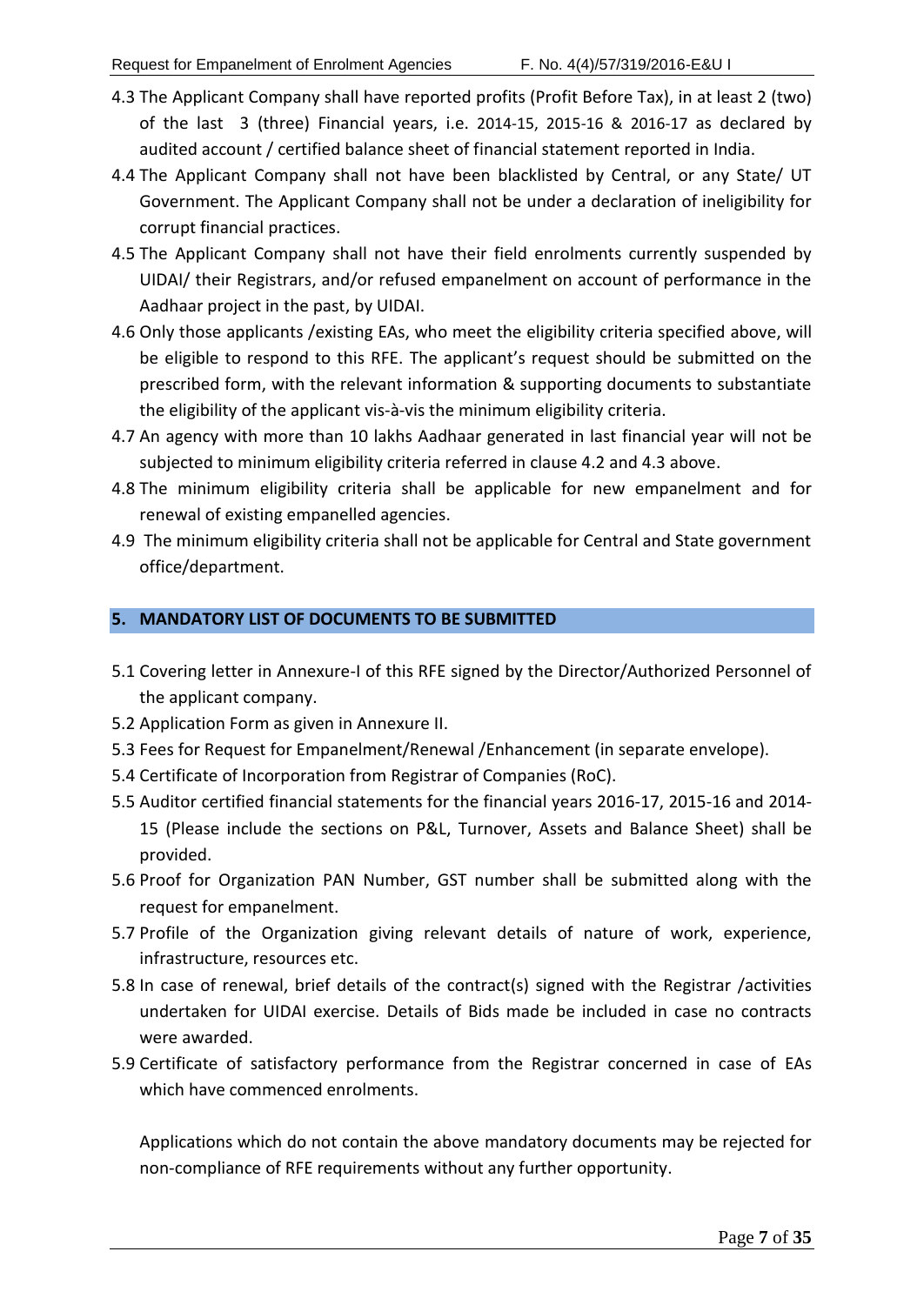#### <span id="page-7-0"></span>**6. SCHEME OF CATEGORIZATION**

The scheme aims to categorize enrolment agencies on the basis of their Technical Capability as well as Financial Capacity for undertaking enrolment functions. While the technical capability addresses the maturity of an organization to undertake enrolment functions in the Aadhaar landscape in terms of number of trained operators and experience in biometric enrolment, the financial capacity addresses the capacity of an organization to undertake enrolment activities in multiple States.

The Technical Capability of an organization shall be assessed at a 3-Level maturity continuum as well as the Financial Capacity shall be assessed based on a 3-Tier structure, as given below:

#### <span id="page-7-1"></span>**6.1 Technical Capability**

The technical capability of an enrollment agency shall be assessed at 3 levels as given below:

I. Level T1 – Entry:

All organizations interested in undertaking enrolment activities for the UIDAI project shall be empanelled under Level T1, provided they meet the minimum eligibility criteria.

#### II. Level T2 – Skilled:

Organizations can get empanelled / **progress** to Level T2 on completing 50 Lac successful Aadhaar enrolments, which has resulted in issuance of Aadhaar numbers.

III. Level T3 – Experienced:

Organizations can get empanelled / **progress** to Level T3 on completing more than 1 Cr. successful Aadhaar enrolments, which has resulted in issuance of Aadhaar numbers.

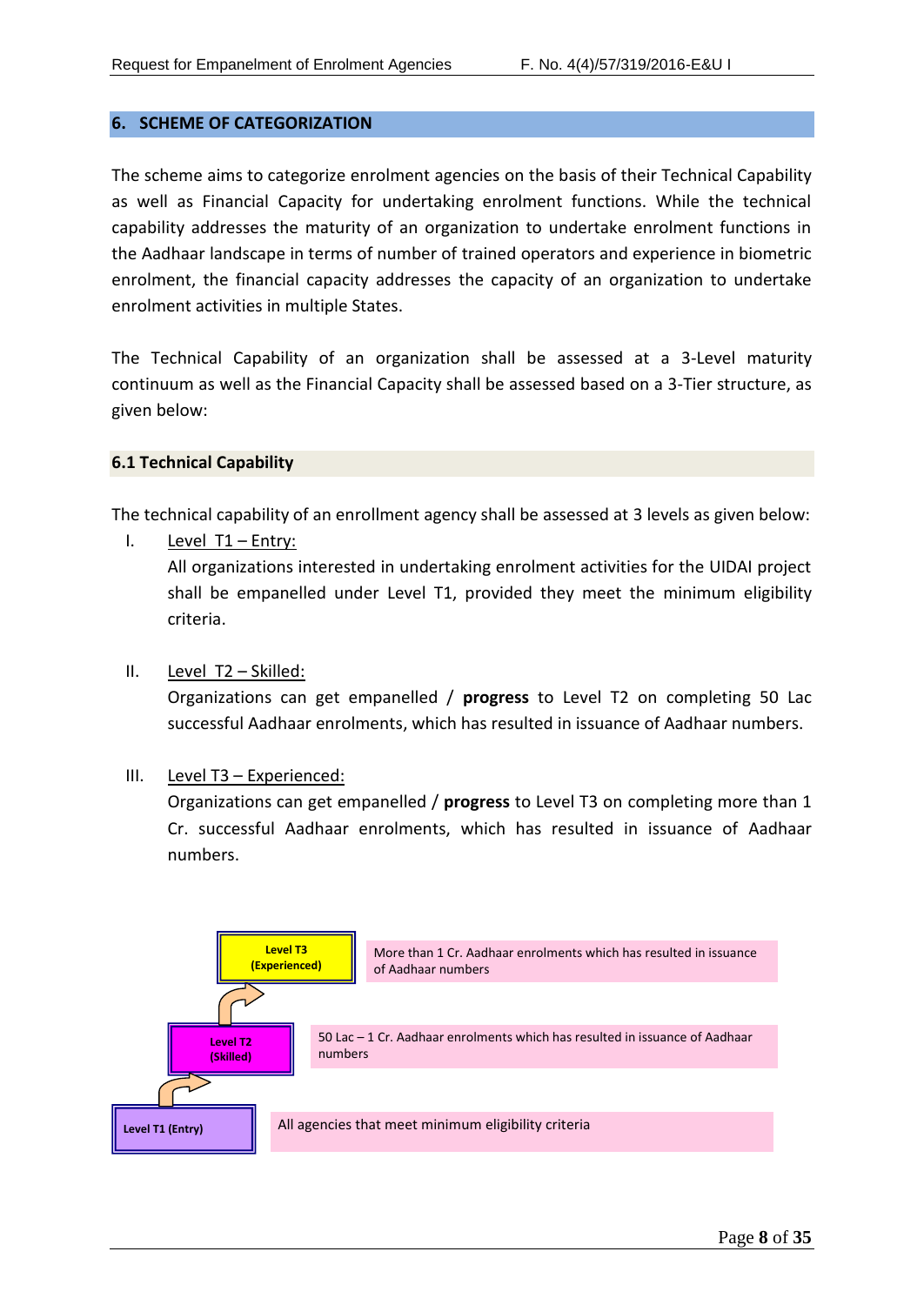*Fig. 1: Snapshot of Technical Capability Levels and Criteria*

#### <span id="page-8-0"></span>**6.2 Financial Capacity**

#### **I Tier F1:**

- a. The Applicant Company having a Net worth above INR 20 Crores and not exceeding INR 50 Crores as of 31.3.2017 shall be eligible for 'Tier F1' empanelment.
- b. The Applicant Company which are eligible for empanelment under Tier F1 can evince interest in undertaking enrolment work in a **maximum** of 12 States/ UTs including **minimum** 6 States/UTs with Aadhaar saturation level 90%.

#### **II Tier F2:**

- a. The Applicant Company having a Net worth above INR 50 Crores and not exceeding INR 100 Crores as of 31.3.2017 shall be eligible for 'Tier F2' empanelment.
- b. The Applicant Company which are eligible for empanelment under Tier F2 can evince interest in undertaking enrolment work in a **maximum** of 24 States/ UTs including **minimum** 12 States/UTs with Aadhaar saturation level 90%.

#### **III Tier F3:**

- a. The Applicant Company having a Net Worth greater than Rs 100 Crores as of 31.3.2017 shall be eligible for 'Tier F3' empanelment.
- b. The Applicant Company which are eligible for empanelment under Tier F3 can evince interest in undertaking enrolment work in any number of States/UTs across pan India.



*Fig 2: Snapshot of Financial Capacity Tiers and Bid Capacity in terms of maximum number of States.*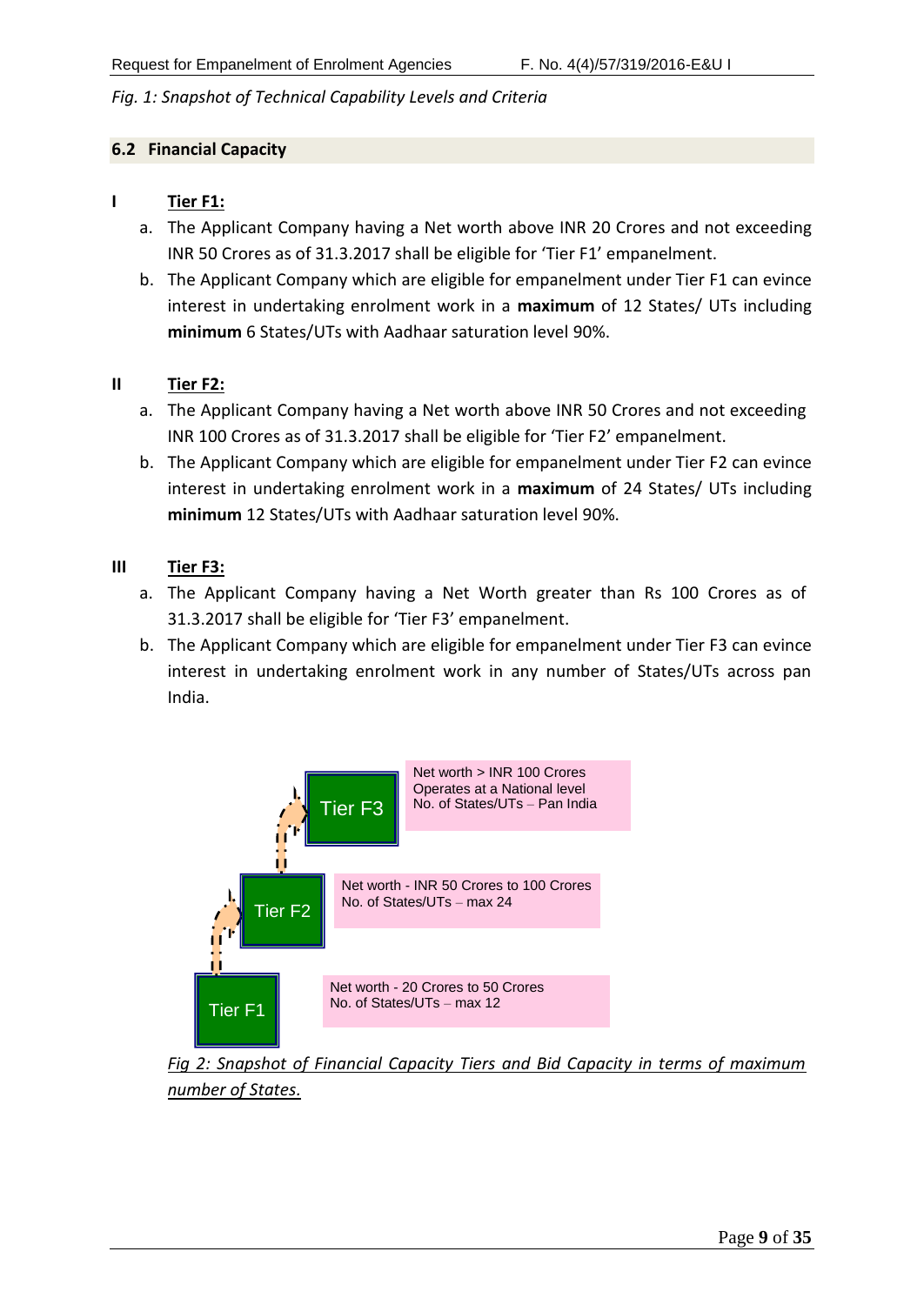#### <span id="page-9-0"></span>**7. SALIENT POINT FOR EMPANELMENT**

- a) The empanelment for Enrolment Agency by UIDAI is a continuous process throughout the year. The applications received during a month shall be evaluated and finalized in the following month. In case number of applications received is less than 5, the UIDAI at its discretion may defer the evaluation to next month.
- b) Duration of empanelment is upto  $30<sup>th</sup>$  September 2020.
- c) Applicants shall select between Level T1, T2 and T3 based on their technical capability.
- d) Applicants shall select between Tier F1 to Tier F3 based on the financial capacity of the Applicant and shall accordingly mention the names of the States/UTs in which the Applicant is interested in undertaking enrolment work, in the Application Form.
- e) Request for change in States, Technical Tier and Financial Tier will be considered once in a financial year, after the year of empanelment. However, request for change in State more than once in a year can be considered on specific recommendation of Regional Office. The financial parameters required for change in financial tier shall be as on 31 March of the previous financial year. Request for change in technical tier will be considered as and when the required number of Aadhaar has been generated as per the criteria given in clause 6.1 Technical Capability on page 8-9 of the RFE document.
- f) It may be noted that evincing interest in a particular State does not in any way guarantee the allocation of enrolment work in that State either in part or in whole. The discretion of work allocation within a State lies solely with the respective Registrar. Empanelment with UIDAI does not guarantee that any or all applicants shall be invited to bid for, or be awarded any project/assignment as a result of this empanelment.

#### <span id="page-9-1"></span>**8. SCOPE OF WORK**

- a) The scope of work of the Enrolling Agency (EA) includes the following:
	- i. Procure enrolment hardware, software including Biometric Devices as per UIDAI specifications; Upgrade to latest requirements as per process/technology changes from time to time.
	- ii. Hire & Train Manpower for Enrolment; supervise the enrolment process at the field level to ensure that the enrolments are in accordance with prescribed processes and guidelines of UIDAI.
	- iii. Enrol Operator/Supervisors; Certify, Register and Activate them at UIDAI
	- iv. Software Installation, Configuration and Registration
	- v. Setting up of Enrolment Centre (EC) and Enrolment Stations (ES)
	- vi. Set up a Help Desk at Enrolment Centre for Crowd Management and addressing Resident Grievances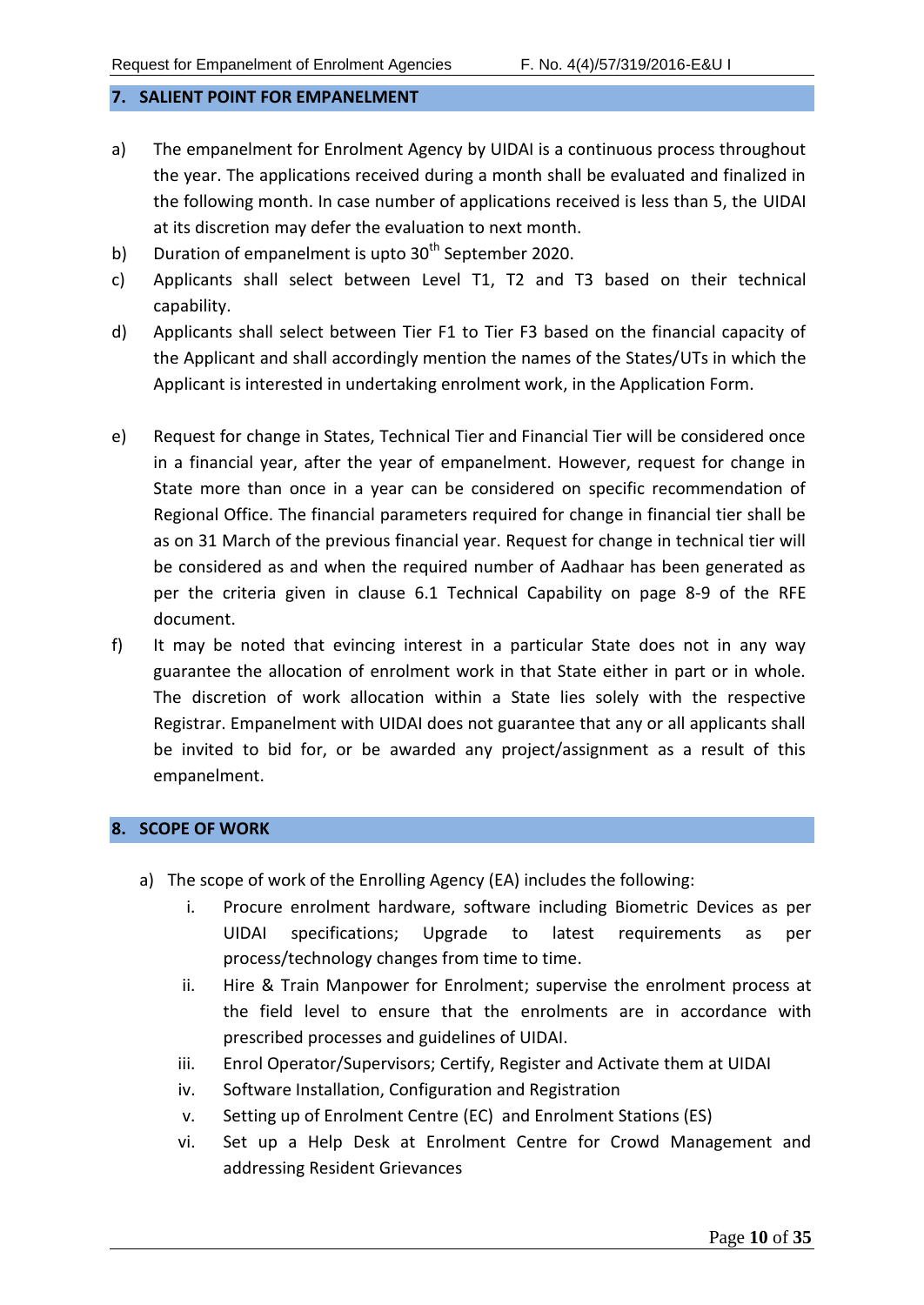- vii. Help Create Awareness
- viii. Capture Demographic and Biometric Data using UIDAI enrolment client
- ix. Data Transfer to UIDAI
- x. MIS
- xi. Ensuring Data Privacy and Security
- b) To understand the complete scope of work of an Enrolment Agency, refer the latest versions of the following documents :
	- i) EA roles and responsibilities for activities that an EA needs to undertake during the Aadhaar Enrolment Program.
	- ii) Checklist for Setting up Enrolment Centre for hardware and software requirements and specifications at enrolment centre and station level that the EA needs to arrange/procure.
- c) For Hiring and Training of Manpower, refer following documents:
	- i) Operator roles and responsibilities for Operator hiring
	- ii) Supervisor roles and responsibilities -for Supervisor hiring
	- iii) Capability Building Framework for training of EA personnel

d) In addition applicants must familiarize themselves with the following documents for understanding of Aadhaar process and requirements:

- i) Aadhaar (Targeted Delivery of Financial and Other Subsidies, Benefits and Services) Act, 2016 and Regulations framed thereunder
- ii) EA Checklist
- iii) All Policy, Process, Guidelines, Orders, Notifications issued from time to time
- iv) Data Quality Policy
- v) Data Protection and Security Guidelines for EA
- vi) Financial disincentives for corrupt practices, process violations, demographic / biometric errors

UIDAI accords highest priority to quality of data and will impose penalties for Demographic and Process errors.

EA must apprise itself and ensure compliance with the latest versions of policy /process/technology requirements and guidelines issued by UIDAI from time to time.

# <span id="page-10-0"></span>**9. PROCESS OF EMPANELMENT**

# <span id="page-10-1"></span>**9. 1 How to Apply for Empanelment with UIDAI**

UIDAI will publish this document in a few leading newspapers of English and Hindi and on their website<http://uidai.gov.in/> for the benefit of interested parties to empanel with UIDAI. The following is a description of the procedure for submission of application:

a) Interested parties are required to read the document completely to ascertain that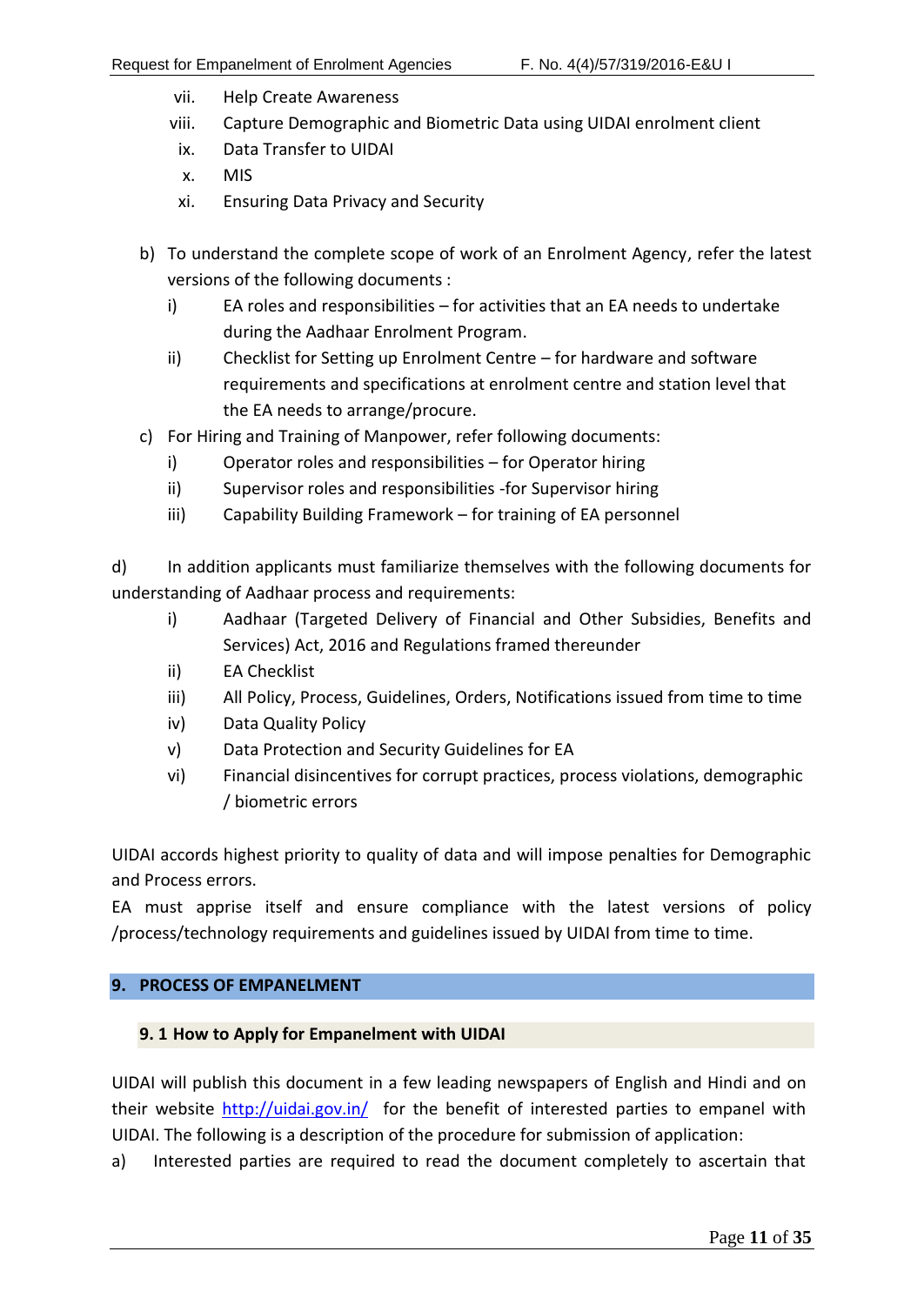they fulfill all the eligibility criteria. They are also advised to go through various process documents available on UIDAI website including the ones referred to in the section for "Scope of Work".

- b) Fill the Cover Letter in **Annexure I** and the Application Form completely as given in **Annexure II**. Cover Letter must be signed by the Director/ authorized personnel. Applications with incomplete/ ambiguous information and lacking mandatory documents will be rejected and no correspondence will be entertained in this regard.
- c) The Proposal and all associated correspondence shall be written in English and shall conform to prescribed formats. Any interlineations, erasures or over writings shall be valid only if they are initialed by the authorized person signing the Proposal.
- d) Please write '**APPLICATION FOR NEW EMPANELMENT or RENEWAL OF ENROLMENT AGENCIES'**, as the case may be, and the name of the applicant on the outer envelope.
- e) Hard copy of application with empanelment fees in the form of Demand draft and necessary supporting documents in hard copy should be submitted at the following Address :

To

 The Deputy Director Enrolments and Update Division Unique Identification Authority of India (UIDAI), 2nd Floor, Tower I, Jeevan Bharati Building, Connaught Circus, New Delhi - 110001.

# <span id="page-11-0"></span>**9. 2 Pre- Application Queries**

Prospective applicants, requiring any clarification on the RFE may post their queries to the following email ID <  $rfe.ea@uidai.net.in$  > UIDAI shall attempt to provide responses to all such queries on-line within 5 working days.

# <span id="page-11-1"></span>**9. 3 Renewal of Empanelment**

Those EAs who are already empanelled with UIDAI and desirous of renewing their empanelment with UIDAI may submit following information *in advance* along with supporting documents wherever necessary along with the application-

- A. Empanelled agencies who did not get any work orders:
	- (i) Name of States/UTs for which they were eligible to undertake work as per terms and conditions of empanelment but the Company did not submit bids, giving reasons.
	- (ii) Name of States/UTs for which they are eligible and wherein the Company submitted bids vis-à-vis their financial categorization (F1, F2 and F3).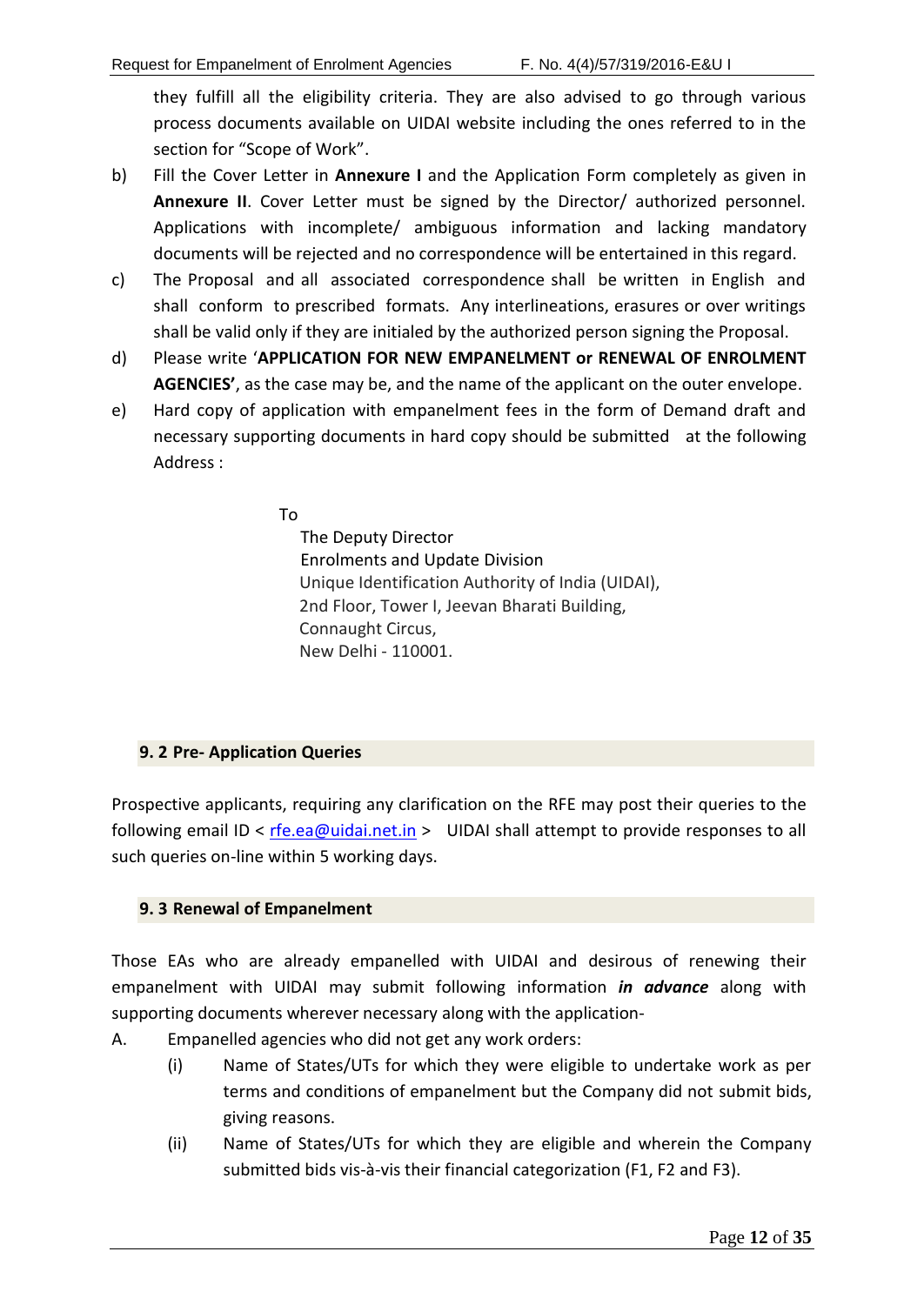- (iii) Work order received but cancelled later on.
- B. Empanelled agencies who received work orders:
	- (i) Certificate of satisfactory performance from their Registrars.
	- (ii) Brief details of the contract signed with the Registrar /activities undertaken for Aadhaar enrolment / update.

#### <span id="page-12-0"></span>**9. 4 Fees for Request for Empanelment**

The RFE is available to be downloaded online, free of cost. However at the time of submission of RFE, applicants are required to pay **INR 10000**/- towards Request for Empanelment Fees in the form of Demand Draft drawn in favor of "UIDAI, New Delhi" payable at New Delhi. This RFE Fees should be included along with the Application in a separate cover and this fee is Non-Refundable. The fees is also applicable for renewal of empanelment.

The empanelment shall be valid for a period of three year subject to compliance of all requirements.

*"*The selected applicants shall be required to furnish an unconditional and irrevocable Bank Guarantee equivalent to INR 200000/- (Rs. Two Lakhs only), from a scheduled commercial bank in India valid for the entire period of empanelment. The Bank Guarantee shall be drawn in favor of "UIDAI, New Delhi". The Bank Guarantee should be submitted within 30 days of the date of communication of the acceptance of the request for empanelment as Enrolment Agency with UIDAI." Validity of Bank Guarantee should last at least 60 days beyond the normal term of empanelment. Breach/default of the Terms and Conditions of the said Empanelment, and non-compliance with directions to rectify in given time frame will result in invoking of the Bank Guarantee. The existing EAs seeking renewal of empanelment have the option to get their existing Bank Guarantees extended suitably for the new term.

Bank Guarantee is not applicable for Central or State government office /departments being empanelled as enrolment agencies

# <span id="page-12-1"></span>**9. 5 Evaluation for Empanelment based on Technical Capability**

The process of evaluation for Empanelment of Enrolling Agencies shall be as given below:

# <span id="page-12-2"></span>**9.5.1 Evaluation for Empanelment at Level T1**

Evaluation for empanelment at Level T1 involves the assessment of the applicant organization through documentary evidence for its nature of business, stated competence, financial turnover and organization background and its suitability for UIDAI enrolment activities. This stage of evaluation requires:

a) Cover Letter in prescribed format in Annexure I signed by the Director/Authorized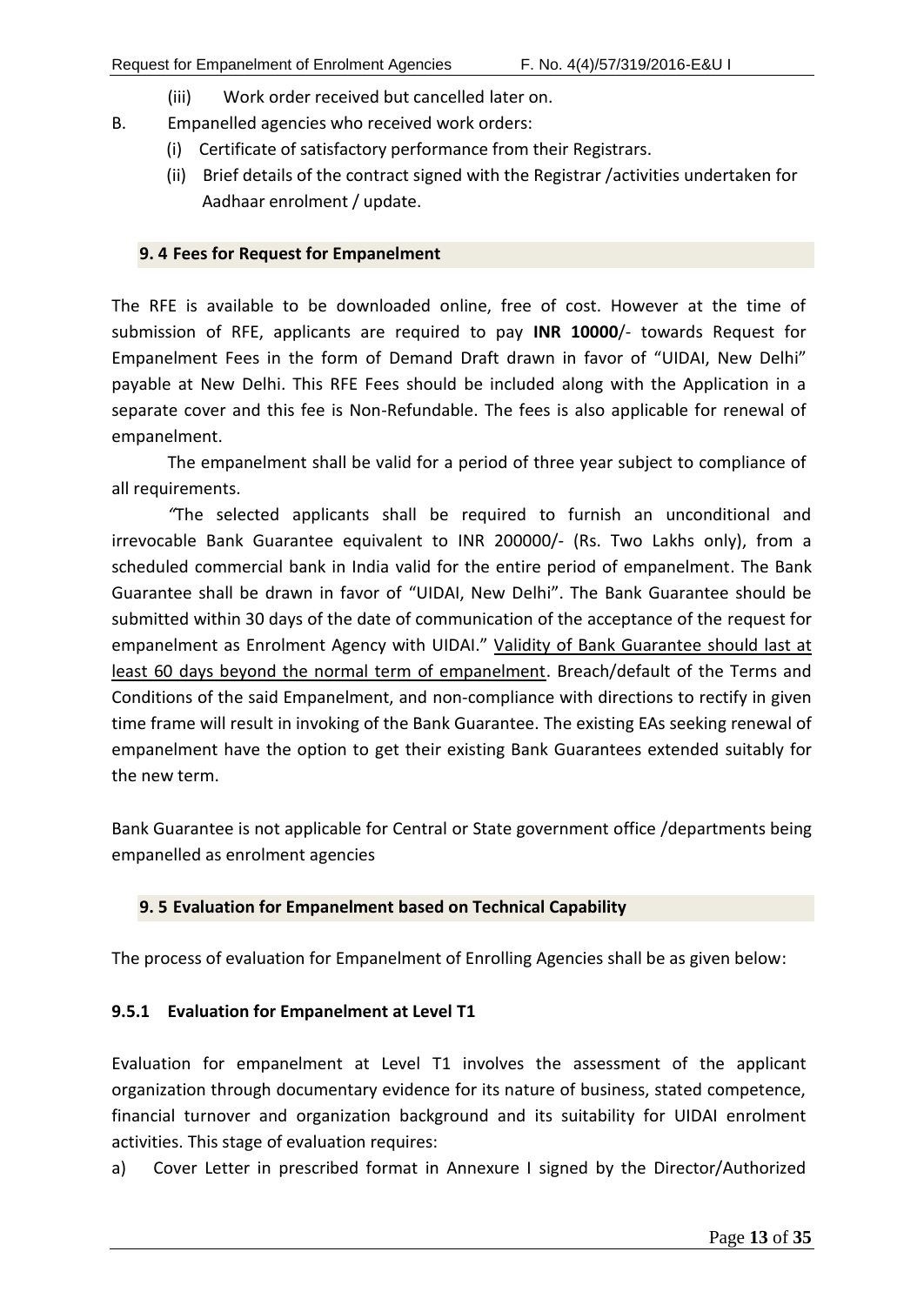Personnel

- b) Application Form in prescribed format, given at Annexure II in hard copy
- c) Demand Draft of Request for Empanelment Fees along with the Application
- d) Registration details of the organization
- e) Brief write-up on organization's activities, nature of business, locations, number of employees
- f) Net Worth details & supporting documents for last three financial years
- g) PAN number and GST number proof verification
- h) States/ UTs in which the applicant is interested to work

UIDAI may also conduct a background check of the applicant, wherever deemed necessary, and shall have the complete right to disqualify an applicant, in case the information provided by the applicant is found to be incorrect.

#### <span id="page-13-0"></span>9.5.2 **Evaluation for Empanelment at Level T2 /Level T3**

The applicants have to satisfy the General Eligibility Criteria and submit all the mandatory list of documents. In addition, for Level T2 / T3, the Enrolment Agency should submit the information on the name, EA code and the number of Enrolments which have resulted in successful Aadhaar generation. UIDAI shall verify these details with the information generated by the Management Information System (MIS). On successful verification, the Enrolment Agency shall be empanelled/ elevated to Level T2 /T3 status depending upon eligibility.

#### <span id="page-13-1"></span>**9. 6 Evaluation for Empanelment based on Financial Capacity**

The Enrolment Agencies shall be empanelled under Tier F1, Tier F2 and Tier F3 based on the Net Worth as on 31.3.2017. Empanelled Enrolment Agencies may progress to a higher tier only once in a financial year.

#### <span id="page-13-2"></span>**9. 7 Letter of Empanelment**

After scrutinizing the complete details, UIDAI will empanel the applicants indicating the level of technical capability, States/UTs in which to undertake enrollment work, and financial capability. The empanelled agencies will be issued a letter of empanelment which will also include the terms and conditions of the empanelment. Refer Annexure IV for Draft Terms and Conditions of Empanelment.

#### <span id="page-13-3"></span>**9. 8 Disqualifications**

UIDAI may, at its sole discretion, and at any time during the evaluation of proposal, disqualify any application received for empanelment, if the applicant has: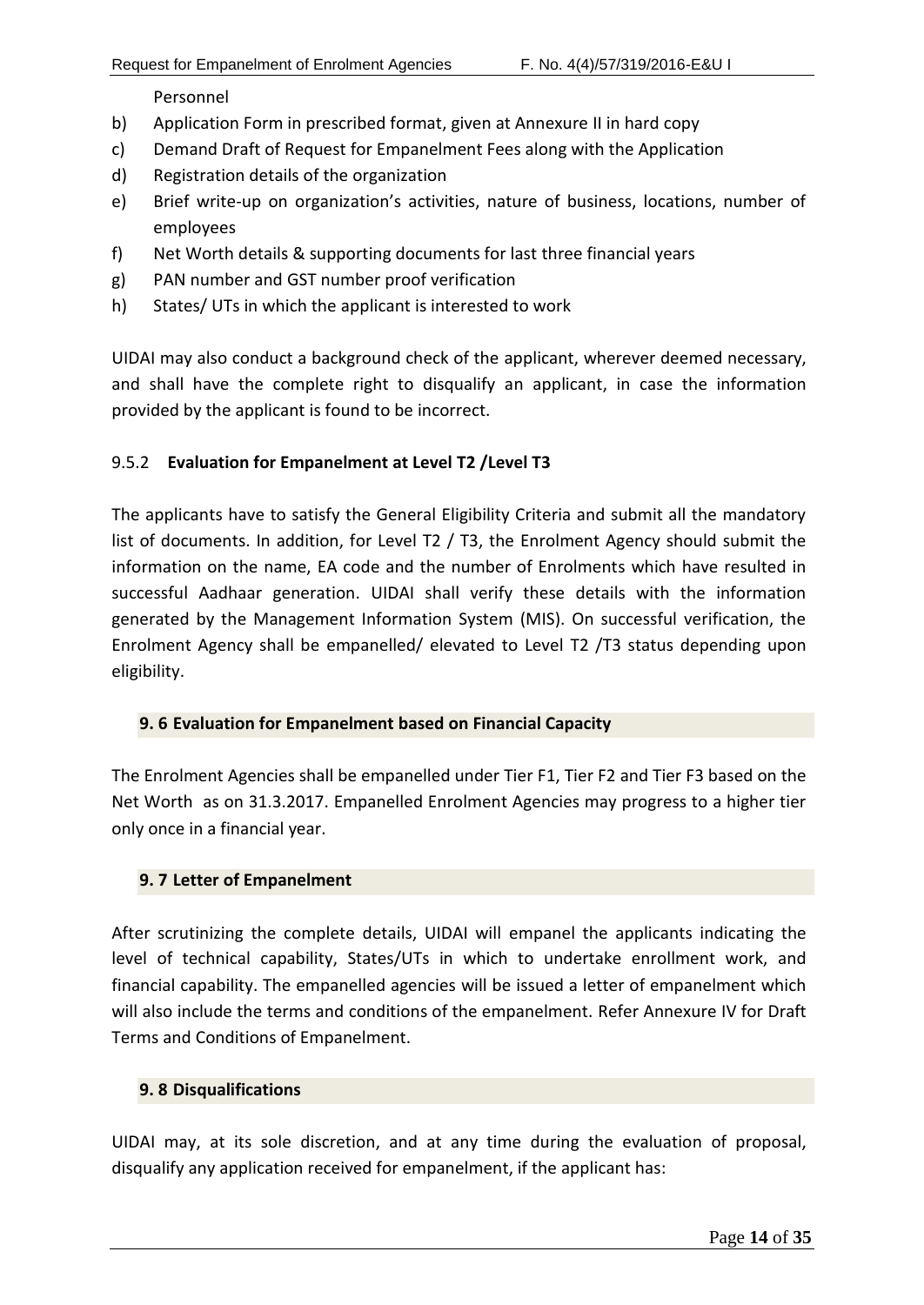- a) Submitted the application after the response deadline.
- b) Not submitted Cover letter and/or Application Form.
- c) Incomplete/ Inconsistent information in application form/ cover letter with respect to the documents provided / financial details of the applicant organization.
- d) Made misleading or false representations in the forms, statements and attachments submitted as proof of the eligibility requirements.
- e) Exhibited a record of poor performance such as abandoning works, not properly completing the contractual obligations, inordinately delaying completion or financial failures, etc. in any project in the preceding three years.
- f) Submitted a proposal that is not accompanied by required documentation or is nonresponsive.
- g) Failed to provide clarifications within requisite timeframe, related thereto, when sought.
- h) Net worth certificate submitted is not signed by a certified auditor.
- i) Non-submission of certificate of satisfactory performance from the Registrar concerned in case of EAs which have commenced enrolments.
- j) If Agency has submitted more than one proposal, then only the first one will be considered
- k) Prosecuted for corrupt and fraudulent practices in any court of law.
- l) Blacklisted by any Government of India / State / UT Government or declared ineligible by the Govt. of India/State/UT Adm. for corrupt and fraudulent practices
- m) Agencies undertaking certification of Operator /Supervisors/ Master Trainers for UIDAI project will not be eligible for empanelment as Enrolment Agency or vice versa.
- n) Non-adherence to UIDAI prescribed processes, instructions, guidelines, in case of already empanelled agencies.
- o) Non-performance or poor performance during 2016-17, in case of already empanelled agencies.
- p) Agencies whose application was rejected on account of demographic or process errors will not be considered.

# <span id="page-14-0"></span>**9. 9 Termination or cessation of Empanelment**

- a) Without prejudice to any other right or remedy it may have, either party may terminate this Agreement at any time by giving one month advance notice in writing to the other party.
- b) UIDAI reserves the right to withdraw/ terminate empanelment of applicant in any of following circumstances:
	- 1. Submission of false particulars/fake documents for securing empanelment.
	- 2. Information provided to UIDAI is found to be incorrect.
	- 3. Evidence of Sub-contracting of enrolment work
	- 4. Empanelment conditions are not met within the specified time period.
	- 5. Applicant becomes insolvent, bankrupt; resolution is passed for the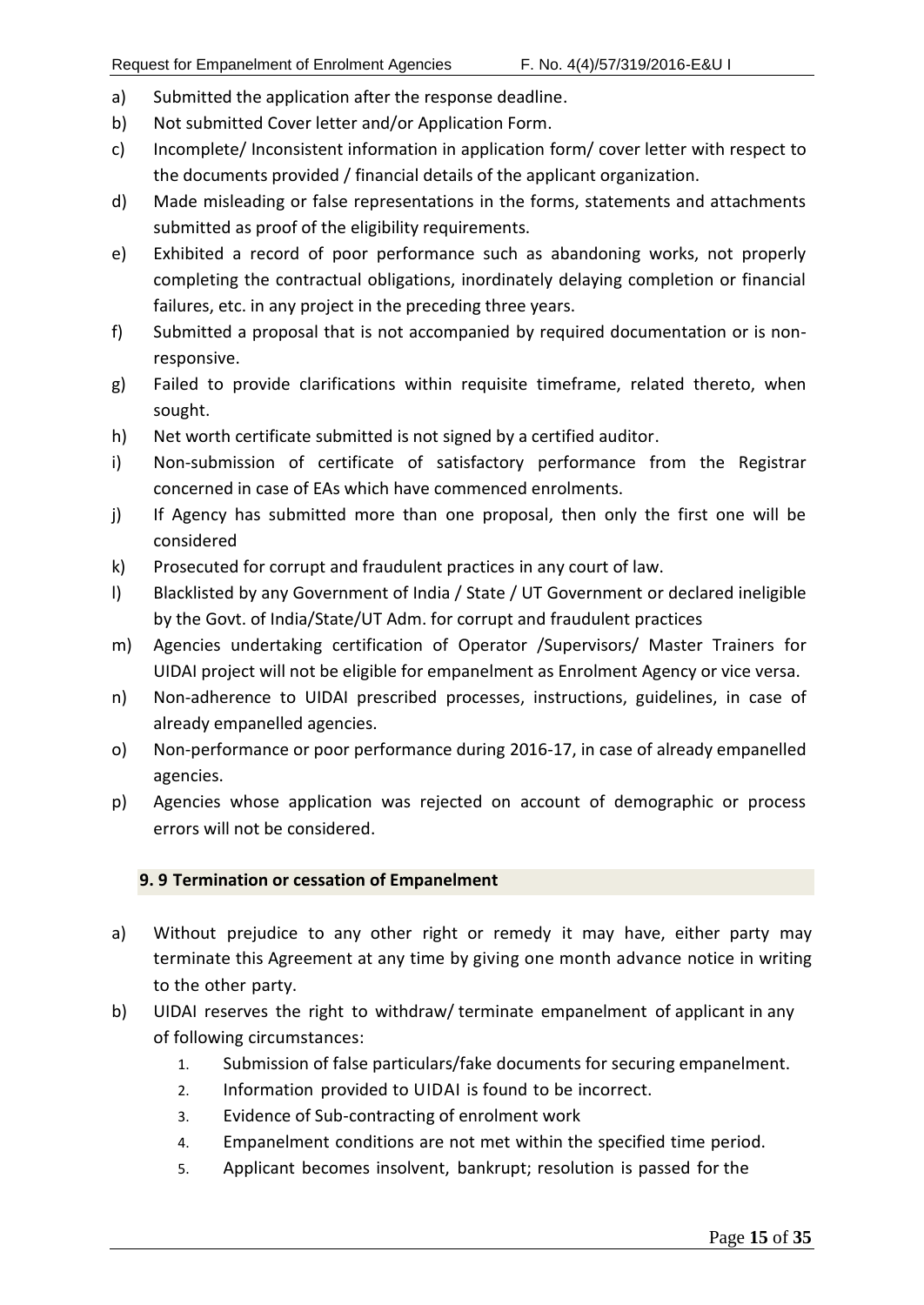winding up of the applicant's organization.

- 6. Significant changes to the organization leading to change of management, or in the course being conducted, are not notified to UIDAI.
- 7. Non co-operation during audits/inspections by UIDAI/Registrars/auditing agencies empanelled/ appointed by these.
- 8. Conditions arising from audits are not met within the specified time period.
- 9. Misleading claims about the empanelment status are made.
- 10. Clear evidence is received that empanelled agency is in breach of copyright.
- 11. Non-adherence to the UIDAI enrolment processes and guidelines, which includes use of latest enrolment client version, timely client sync and upload of resident data packets.
- 12. Not uploading correct enrolment center details.
- 13. Poor quality of biometrics and demographics data.
- 14. Poor performance reports/Complaints received against the Enrolment Agency.
- 15. Usage of biometric devices which are not approved by UIDAI.
- 16. Deploying Enrolment Operators/supervisors who either do not have their Aadhaar generated and/or are uncertified and /or inactive as per UIDAI activation protocols.
- 17. Mismanagement of the enrolment centers. Poor performance reports from performance monitors.
- 18. Not maintaining the confidentiality of the documents, data collected or any other violation of UIDAI data security guidelines for Enrolment Agencies.
- 19. Non-provision of necessary infrastructure at the enrolment centers.
- 20. Undertaking enrolment operations at locations without valid agreement /approval of the Registrars
- 21. Soliciting information outside the scope of work
- 22. Any other reasons deemed fit by UIDAI

# <span id="page-15-0"></span>**10. POST EMPANELMENT PROCESS AND AWARD OF WORK**

# <span id="page-15-1"></span>**10. 1 Compilation of Database of Empanelled Enrolling Agencies**

a) Upon completion of the RFE process, UIDAI will intimate successful applicants. The empanelled agencies will be issued a letter of empanelment which will also include the terms and conditions of the empanelment. The successful Applicants will have to accept and return a signed copy of the terms and conditions of empanelment as a token of their acceptance of the terms and conditions. They will also submit a Bank Guarantee, as prescribed by UIDAI, within 15 days of Letter of Empanelment, failing which the offer of empanelment will be withdrawn without any further correspondence.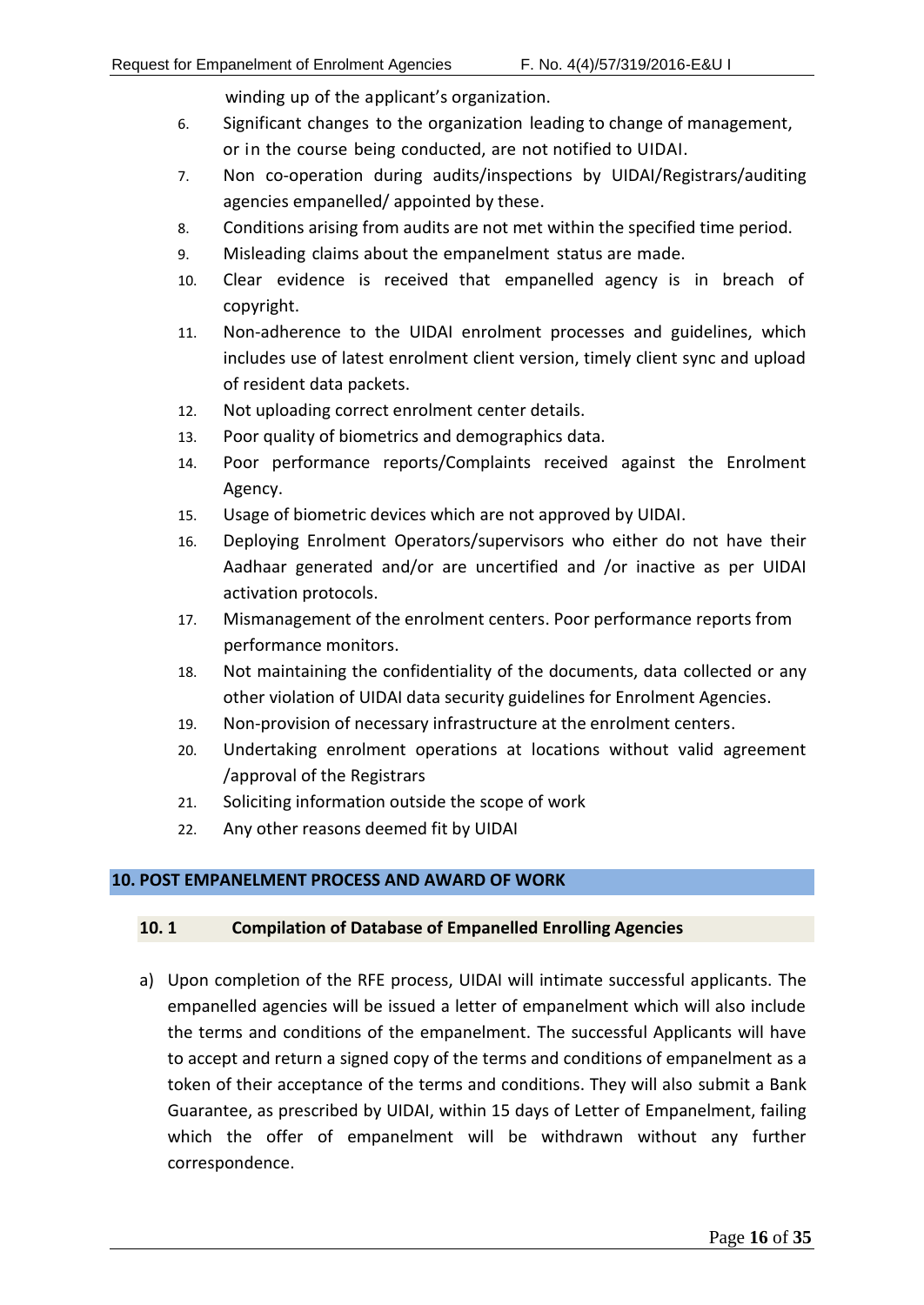- b) The UIDAI will compile a database of all the eligible and qualified Enrolling Agencies (EA) and categorize them as per the Level and Tier classification described above.
- c) The UIDAI will make available the list of all empanelled enrolling agencies (as per the indicative format and details shown above) to Registrars who wish to engage enrolling agencies for UID enrolment work. This list will be published on UIDAI website.
- d) Using the above information, Registrars will be able to access details of the technical capability (Levels T1 to T3) and bid capacity (Tiers F1 to F3) for the enrolling agencies.
- e) The information contained in this list shall be subject to revision at frequent intervals based on updated information provided by EAs, Registrars, and information obtained from the UID Management Information System (MIS).

#### <span id="page-16-0"></span>**10. 2 Award of Enrolment Work to Empanelled EAs**

The Empanelment of an Enrolment Agency requires Acceptance of the terms and conditions of enrolment and submission of the Bank Guarantee.

No agreement / contract will be signed by the Enrolment Agency with UIDAI, nor does the empanelment of an enrolment agency commit any enrolment work to the agency. The empanelled agencies have to compete and seek enrolment work from the Registrars alone, who will sign appropriate contracts with them on acceptance of their bids.

#### <span id="page-16-1"></span>**11. GENERAL TERMS AND CONDITIONS**

The following terms and conditions are of a general nature, and are given here only for the information of the prospective enrolling agencies. Every project and assignment shall be awarded subject to the specific terms and conditions applicable to that project which will be imposed through specific contracts and agreements to be signed for that project. UIDAI will not sign any contract directly with the empanelled enrolling agencies.

- **11.1 Nativity:** The organization must be registered and audited statement must be declared in India.
- **11.2 Relationship:** Nothing mentioned herein shall be construed as relationship of master and servant or of principal and agent as between the 'UIDAI and 'the applicant. No partnership shall be constituted between UIDAI and the applicant by virtue of this Empanelment, nor shall either party have powers to make, vary or release contractual obligations on behalf of the other party, or represent that by virtue of this or any other empanelment, a partnership has been constituted, or that it has any such power. The applicants shall be fully responsible for the services performed by them or on their behalf.

Neither party shall use the other parties name or any service or proprietary name, mark or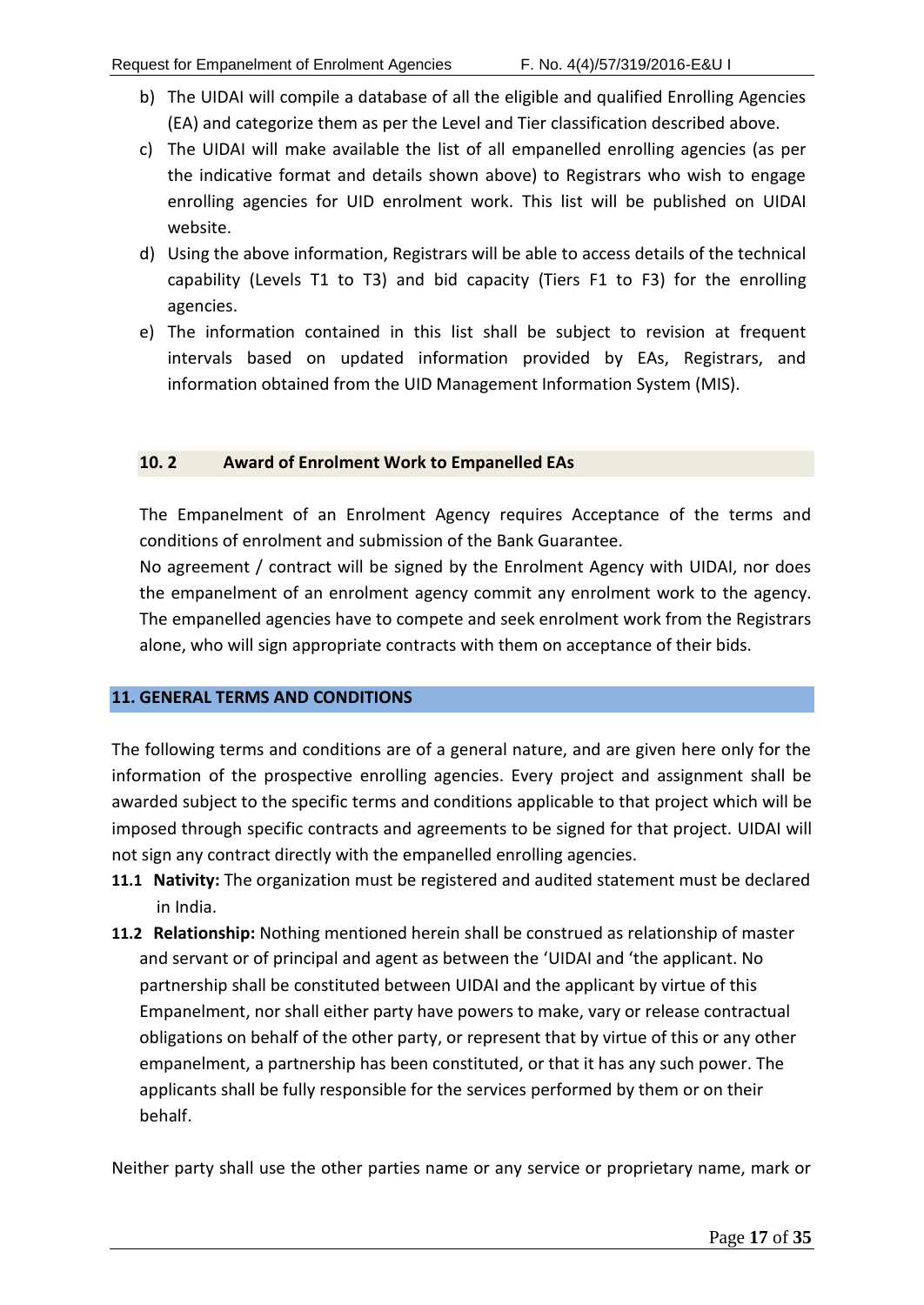logo of the other party for advertising or promotional purpose without first having obtained the other party's prior written approval.

# **11.3 Performance Assessment:**

EA's performance will be assessed during the execution of the project / assignment and any deficiencies and short-falls will be dealt with in accordance of the contract terms associated with the project / assignment. It could also lead to termination/withdrawal of empanelment as well as imposition of penalties in case of demographic data and process errors.

# **11.4 Fraud and Corruption:**

UIDAI requires that the enrolment agencies empanelled through this process must observe the highest standards of ethics during the performance and execution of the awarded contract(s).

**11.5** UIDAI will reject the application for empanelment, if the applicant recommended for empanelment, has been determined by UIDAI to having been engaged in corrupt, fraudulent, unfair trade practices, coercive or collusive.

These terms are defined as follows:

(a) "Corrupt practice" means the offering, giving, receiving or soliciting of anything of value to influence the action of UIDAI or any personnel in contract executions.

(b) "Fraudulent practice" means a misrepresentation of facts, in order to influence a procurement process or the execution of a contract, to UIDAI, and includes collusive practice among applicants (prior to or after Proposal submission) designed to establish proposal prices at artificially high or non-competitive levels and to deprive UIDAI of the benefits of free and open competition.

(c) "Unfair trade practices" means supply of services different from what is ordered on, or change in the Scope of Work which was agreed to.

(d) "Coercive practices" means harming or threatening to harm, directly or indirectly, persons or their property to influence their participation in the execution of contract.

(e) "Collusive practices" means a scheme or arrangement between two or more applicants with or without the knowledge of the UIDAI, designed to establish prices at artificial, noncompetitive levels;

(d) UIDAI will reject an application for empanelment, if it determines that the applicant recommended for empanelment has, directly or through an agent, engaged in corrupt, fraudulent, unfair trade, coercive or collusive practices in competing for the contract in question.

**11.6 Confidentiality:** Information relating to evaluation of application and recommendations concerning empanelment shall not be disclosed.

**11.7 Governing Language:** All contracts and documents shall be written in English Language.

**11.8 Applicable Law:** Applicable Law means the laws and any other instruments having the force of law in India as they may be issued and in force from time to time.

**11.9 Legal Jurisdiction:** The interpretation validity, and performance of this document, shall be governed in all respects in accordance with the Indian Laws. All legal disputes between the parties shall be subject to the jurisdiction of the Courts situated in Delhi only.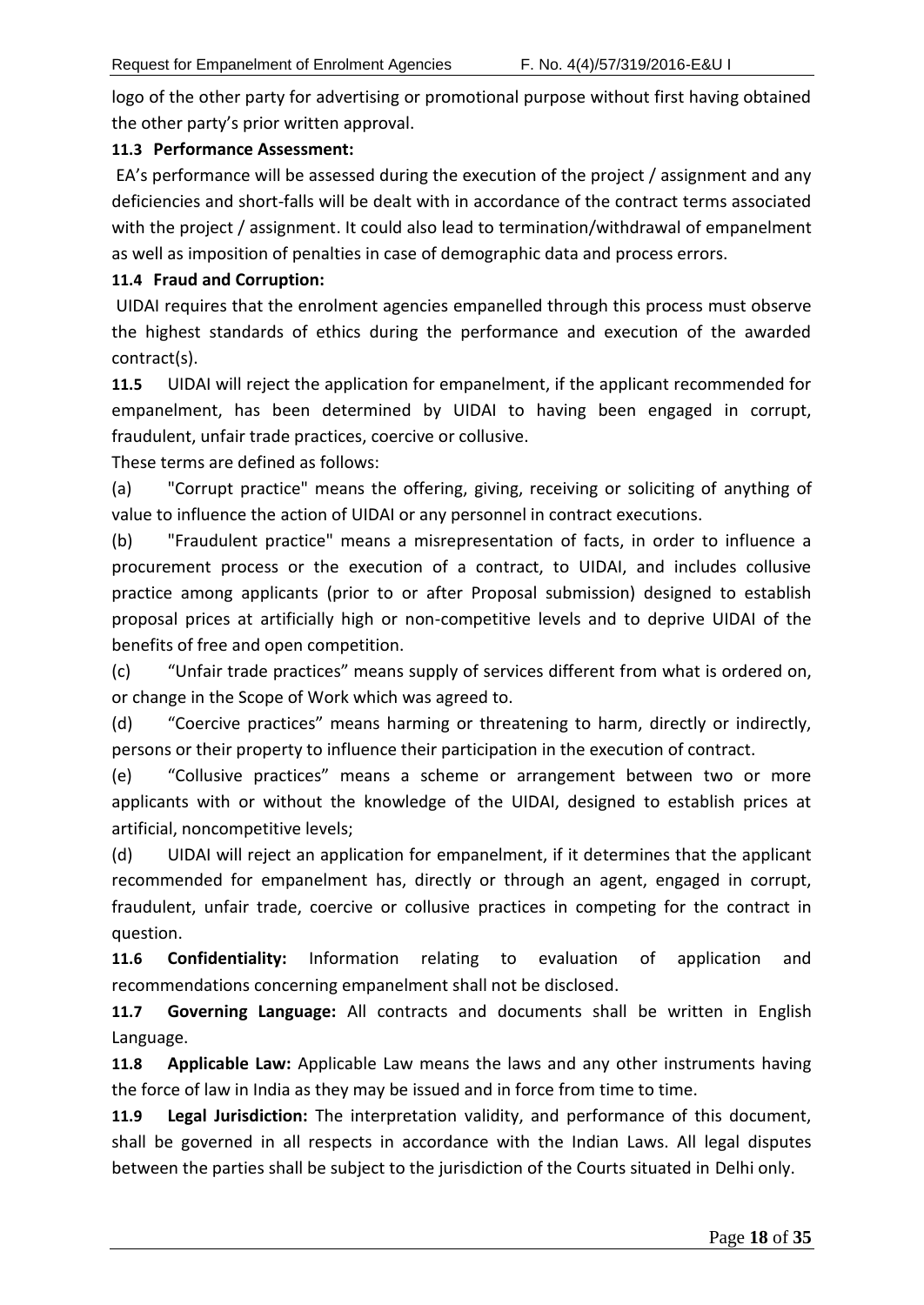**11.10 Duration of Empanelment:** The empanelment under the scheme shall be valid for three years. .

**11.11 Advertising and Promotion:** The advertisement and marketing material (posts, marketing brochure content on the website, emails and postal letters etc.) used by the enrolling agencies shall be in accordance with the guidelines laid down by UIDAI. The enrolling agencies shall not use the Name of UIDAI, its brand name – AADHAAR, and its Logo, to promo**te their interest in any** manner in any programme not connected / related or being undertaken for UIDAI.

**11.12 Enrolment guidelines:** UIDAI has the discretion to change the prescribed procedure for enrolment, setting up of enrolment station/ centre and the staffing of the enrolment stations/centres without prior notice.

**11.13 Indemnity:** The applicants will indemnify UIDAI against any misuse of UIDAI Name, Brand Name - AADHAAR and Logo. For any misuse of UIDAI name and logo, the applicant themselves will be held responsible. UIDAI will take necessary actions for such cases. UIDAI will not be responsible for any miscommunication or harm caused to any party because of any misrepresentation of its name and logo by the applicant.

**11.14 Conflict of Interest:** UIDAI requires that empanelled enrolment agencies shall provide professional and objective services and at all times hold the UIDAI's interests paramount, strictly avoid conflicts of interest with other assignments or their own corporate interests and act without any consideration for future work. The fidelity of the enrolment process and the enrolment data shall be maintained at all times.

Without limitation on the generality of the foregoing, applicants, and any of their affiliates, shall be considered to have a conflict of interest and shall not be empanelled, under any of the circumstances set forth below:

(i) **Conflicting relationships:** An applicant (including its Personnel and Sub- Agencies) that has a business or family relationship with a member of the UIDAI's staff who is directly or indirectly involved in any part of:

(a) The preparation of the Terms of Reference of the project/ assignment,

(b) The selection process for such project / assignment

(ii) Applicants have an obligation to disclose any situation of actual or potential conflict that impacts their capacity to serve the best interest of the UIDAI, or that may reasonably be perceived as having this effect. Failure to disclose said situations may lead to the disqualification of the Agency or the termination of its Empanelment.

(iii) Applicants shall furnish information on commissions and gratuities, if any, paid or to be paid to agents relating to this application and during execution of the assignment if the applicant is awarded the Empanelment.

(iv) The empanelled enrolling agencies will not be eligible to participate or under-take any activities related to the Testing and Certification or Audit work component of UID project.

**11.15 Only one application:** An applicant may only submit one proposal on its own. If an applicant submits more than one proposal on its own, all such subsequent proposals shall be disqualified.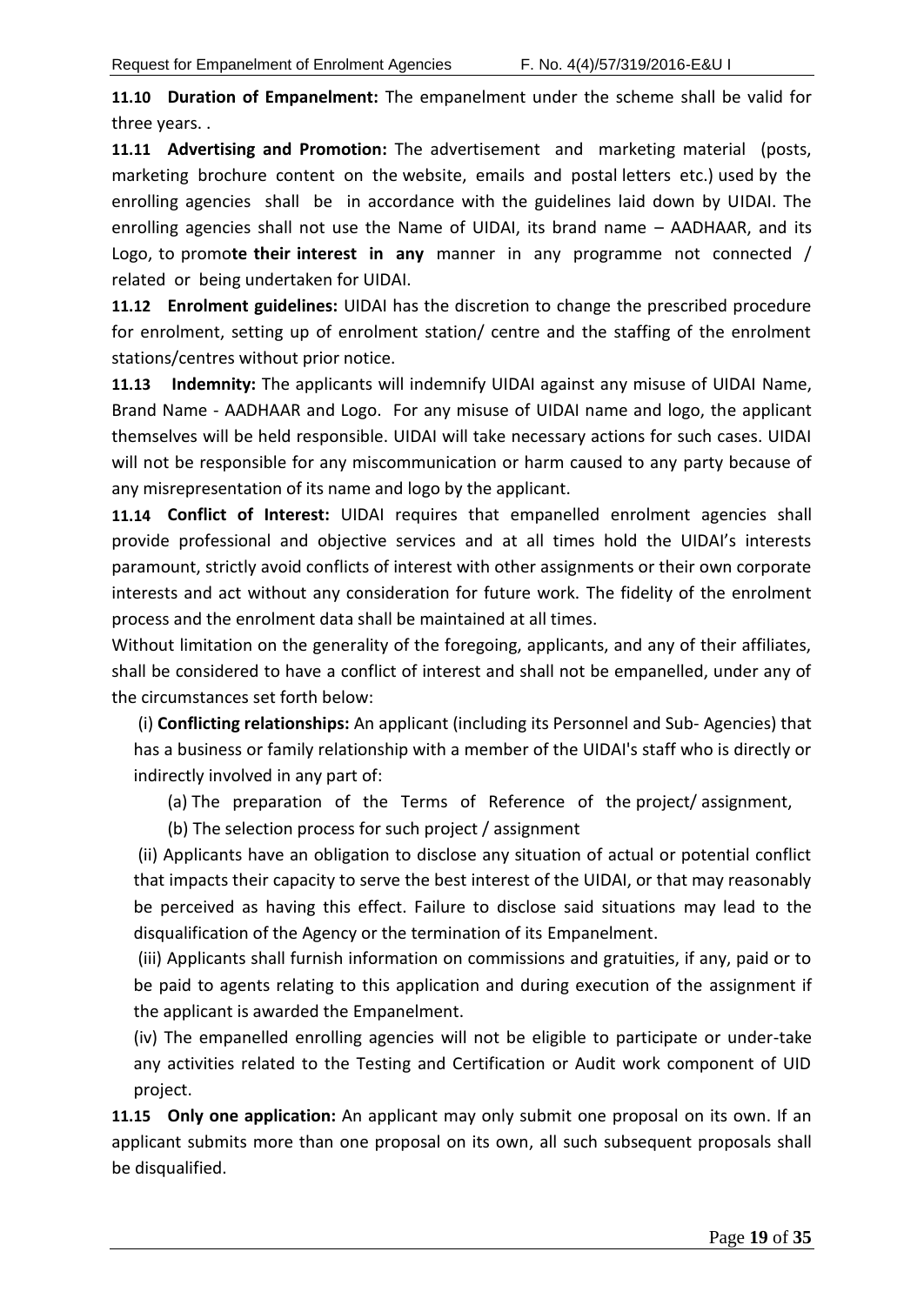**11.16 Amendment:** At any time prior to deadline for submission of applications, UIDAI may for any reason, modify this document. The amendment document shall be notified through website and such amendments shall be binding on all applicants.

**11.17** Right to Inspect and Audit: UIDAI shall have the right to:

- (i) Carry out any inspection, background checks, audits of the empanelled enrolling agencies
- (ii) Verify any allegations made by/ made against the enrolling agencies
- (iii) Carry out scheduled/ un-scheduled visits to any of the enrolment centres/ stations manned by the enrolling agencies by authorized officials/ nominated agencies
- (iv) Oversee the processes and operations of the enrolling agencies
- (v) Impose decisions on empanelment status /empanelment tiers / Renewal request/ Upgrade of empanelment tiers, based on Performance Monitoring at the Enrolment Centres and data analysis

#### **11.18 Disclaimer:**

- (i) This Request for Empanelment (RFE) is not an offer by the UIDAI, but an invitation to receive responses from eligible interested applicants for Empanelment of Enrolling Agencies to undertake demographic and biometric data collection for UID enrollment. UIDAI will empanel such applicants who fulfill the eligibility criteria for awarding such work by various Registrars. No contractual obligation whatsoever shall arise from the RFE process.
- (ii) The RFE evaluation shall be strictly based on the information and supporting documents provided by the applicants in the application submitted by them. It is the responsibility of the applicants to provide all supporting documents necessary to fulfill the mandatory eligibility criteria. In case, information required by UIDAI is not provided by applicant, UIDAI shall proceed with evaluation based on information provided and shall not request the applicant for further information. Hence, responsibility for providing information as required in this form lies solely with applicant.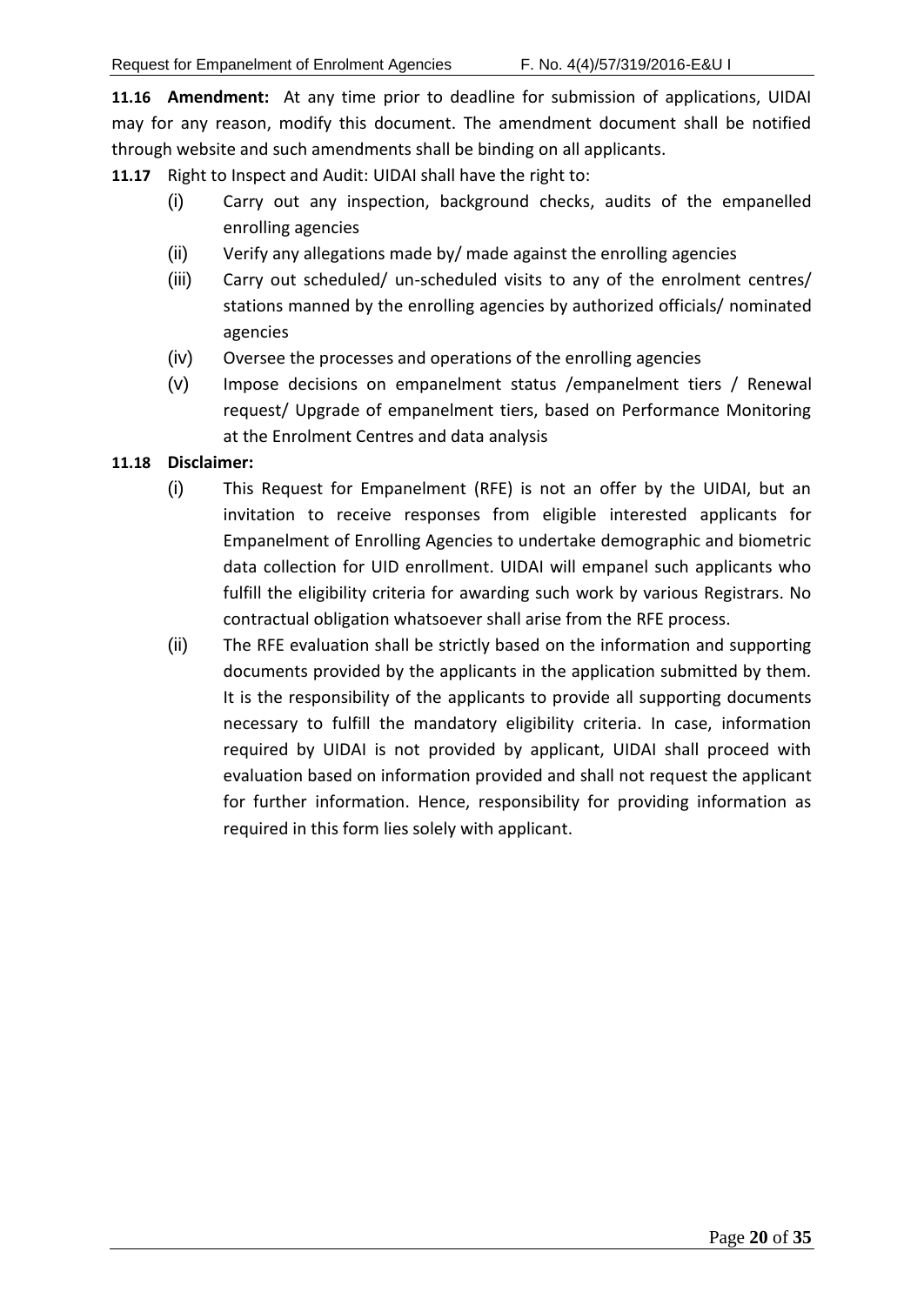#### <span id="page-20-0"></span>**12. Annexure I – Covering Letter**

(To be submitted on the Letter head of the applicant)

To,

Deputy Director, Enrolment and Update Division, Unique Identification Authority of India (UIDAI), 3rd Floor, Tower II, Jeevan Bharati Building, Connaught Circus, New Delhi – 110001.

Dear Sir / Madam,

Ref: Request for Empanelment (RFE) Notification No. F. No. 4(4)/57/319/2016-E &U-I dated ………….., 2017.

- 1. Having examined the RFE document, we, the undersigned, herewith submit our response to your RFE Notification dated **the formanelment of Enrolling** Agencies under UID Project, in full conformity with the said RFE document.
- 2. We have read the provisions of the RFE document; the various process documents referred to in this RFE and familiarized ourselves with them, and confirm that these are acceptable to us. We further declare that additional conditions, variations, deviations, if any, found in our RFE shall not be given effect to.
- 3. We agree to abide by this RFE, consisting of this letter, the detailed response to the RFE and all attachments for submission of proposal as stipulated in the RFE document.
- 4. We would like to declare that we are not under a declaration of ineligibility for corrupt or fraudulent practices.
- 5. We hereby declare that we have not been blacklisted by any Central/ State/ UT Government /Public Sector Undertaking.
- 6. We hereby declare that our field enrolments are not currently suspended by UIDAI/ their Registrars and/or have been refused empanelment in the Aadhaar project, in the past by UIDAI for any reason.
- 7. We hereby declare that we have not been charged with any fraudulent activities by any Central/ State/ UT Government / Public Sector Undertaking.
- 8. We hereby declare that all the information and statements made in this RFE are true and accept that any misrepresentation contained in it may lead to our disqualification.
- 9. We understand that UIDAI is not bound to short-list / accept any proposal received in response to this RFE.
- 10. We understand that Empanelment with UIDAI does not guarantee that every / any of the applicants shall be invited to bid for, or be awarded a project / assignment.
- 11. In case we are empanelled as an Enrolling Agency, we shall provide all assistance/cooperation required by UIDAI appointed auditing agencies/ UIDAI officials for performing their auditing and inspection functions. We understand that our noncooperation for the same shall be grounds for termination of empanelment.
- 12. In case we are empanelled as an Enrolling Agency, we agree to abide by all the terms &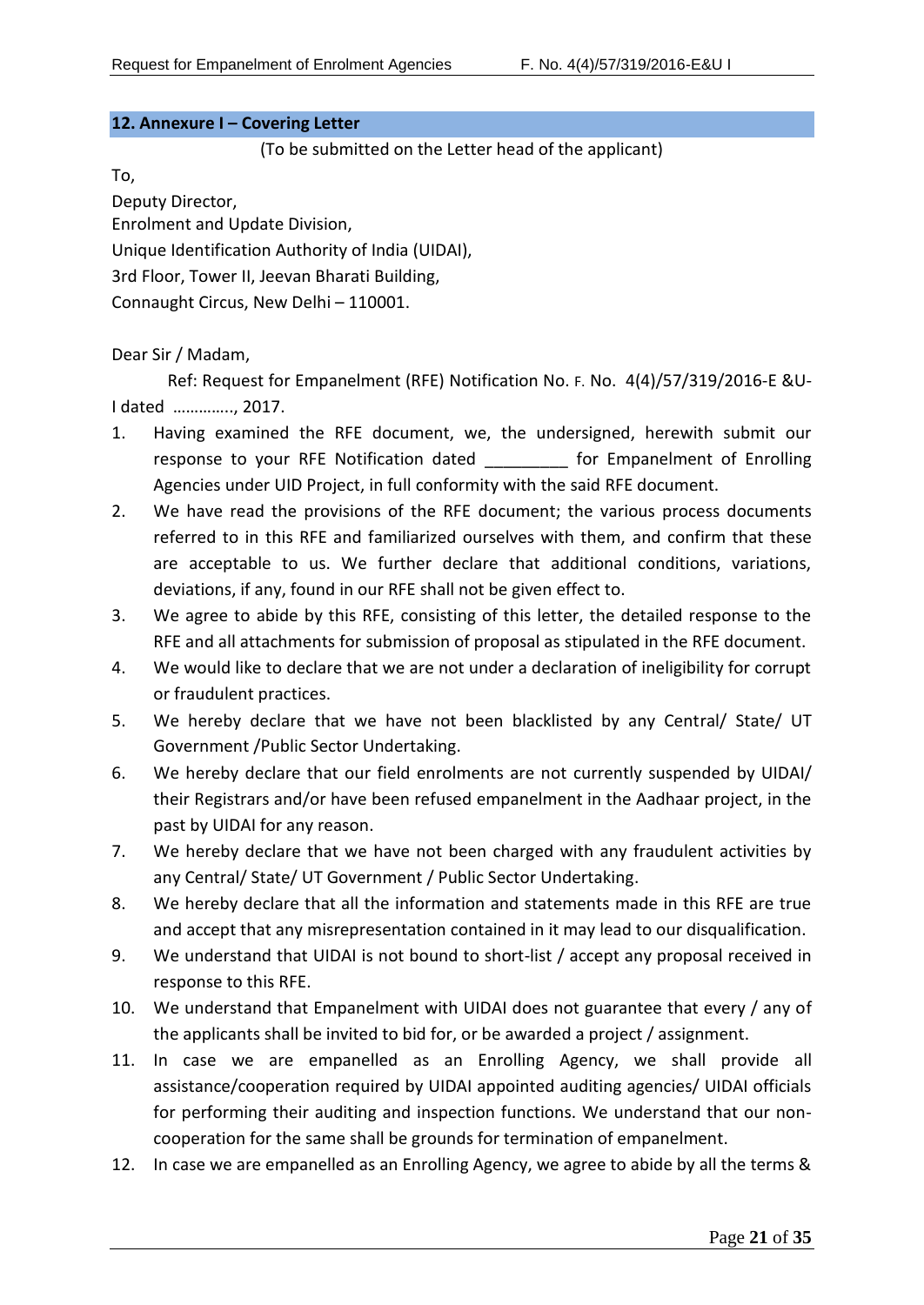conditions of the Letter of Empanelment that will be issued by UIDAI.

We hereby declare that our proposal submitted in response to this RFE is made in good faith and the information contained is true and correct to the best of our knowledge and belief.

Sincerely,

[Applicant's Name with seal] Name: Title: Signature: Date: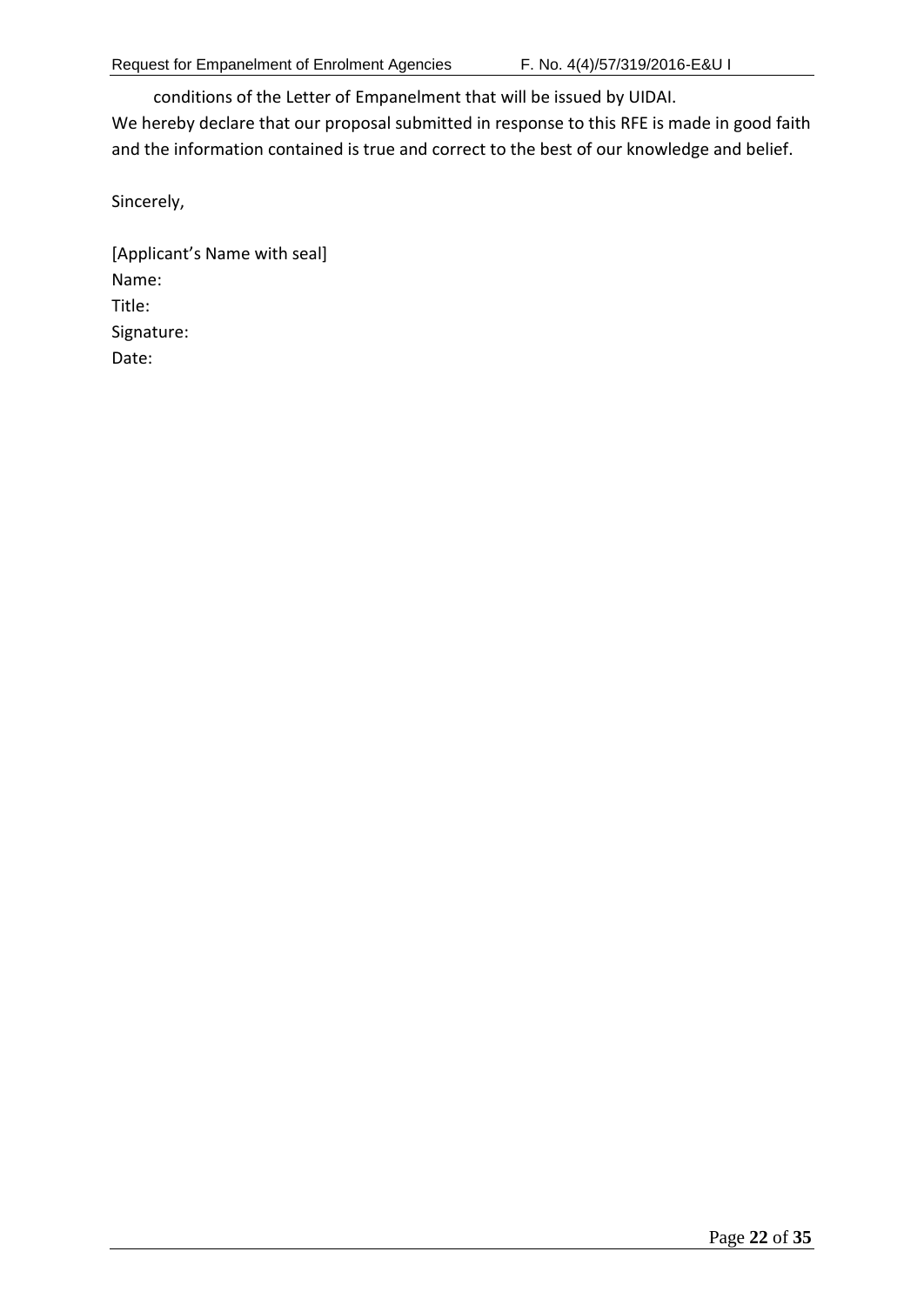# <span id="page-22-0"></span>**13. Annexure-II – Application Form for EMPANELMENT**

| SI.No. | <b>Information required</b>                                            | Information to be provided by applicants |
|--------|------------------------------------------------------------------------|------------------------------------------|
| 1.     | Whether request is for New                                             |                                          |
|        | Empanelment/Renewal of                                                 |                                          |
|        | Empanelment                                                            |                                          |
| 2.     | Legal Status of Agency:                                                |                                          |
|        | a. Whether Government/                                                 |                                          |
|        | Company:                                                               |                                          |
|        | b. PAN number of the Organization                                      |                                          |
|        | c. GST Registration number of the                                      |                                          |
|        | Organization                                                           |                                          |
| 3.     | Date of Incorporation Applicant                                        |                                          |
|        | company; and Name of Certificate of                                    |                                          |
|        | Incorporation                                                          |                                          |
| 4.     | Brief Write-up on the Organization's                                   |                                          |
|        | activities and Business Areas                                          |                                          |
| 10.a   | <b>Contact Details of the</b>                                          |                                          |
|        | CEO/Chairman/Managing Director.                                        |                                          |
|        | Name                                                                   |                                          |
|        | Designation                                                            |                                          |
|        | Address                                                                |                                          |
|        | Email                                                                  |                                          |
|        | Phone /FAX numbers                                                     |                                          |
|        | Contact Details of the nodal person for                                |                                          |
|        | Aadhaar project.                                                       |                                          |
|        | Name of Nodal Person                                                   |                                          |
|        | Designation                                                            |                                          |
|        | <b>Address</b>                                                         |                                          |
|        | Email                                                                  |                                          |
| 10.b   | Phone /FAX numbers<br>In case of renewal, brief details of the         |                                          |
|        |                                                                        |                                          |
|        | contract signed with the Registrar<br>/activities undertaken for UIDAI |                                          |
|        | project. Details of Bids made be                                       |                                          |
|        | included in case no contracts were                                     |                                          |
|        | awarded.                                                               |                                          |
| 10.c   | reasons, if any, for<br>Give<br>non-                                   |                                          |
|        | participation in RFQ floated<br>by                                     |                                          |
|        | Registrars                                                             |                                          |
| 11     | In case of renewal whether certificate                                 |                                          |
|        | of satisfactory performance<br>from                                    |                                          |
|        | Registrars is submitted by EA.                                         |                                          |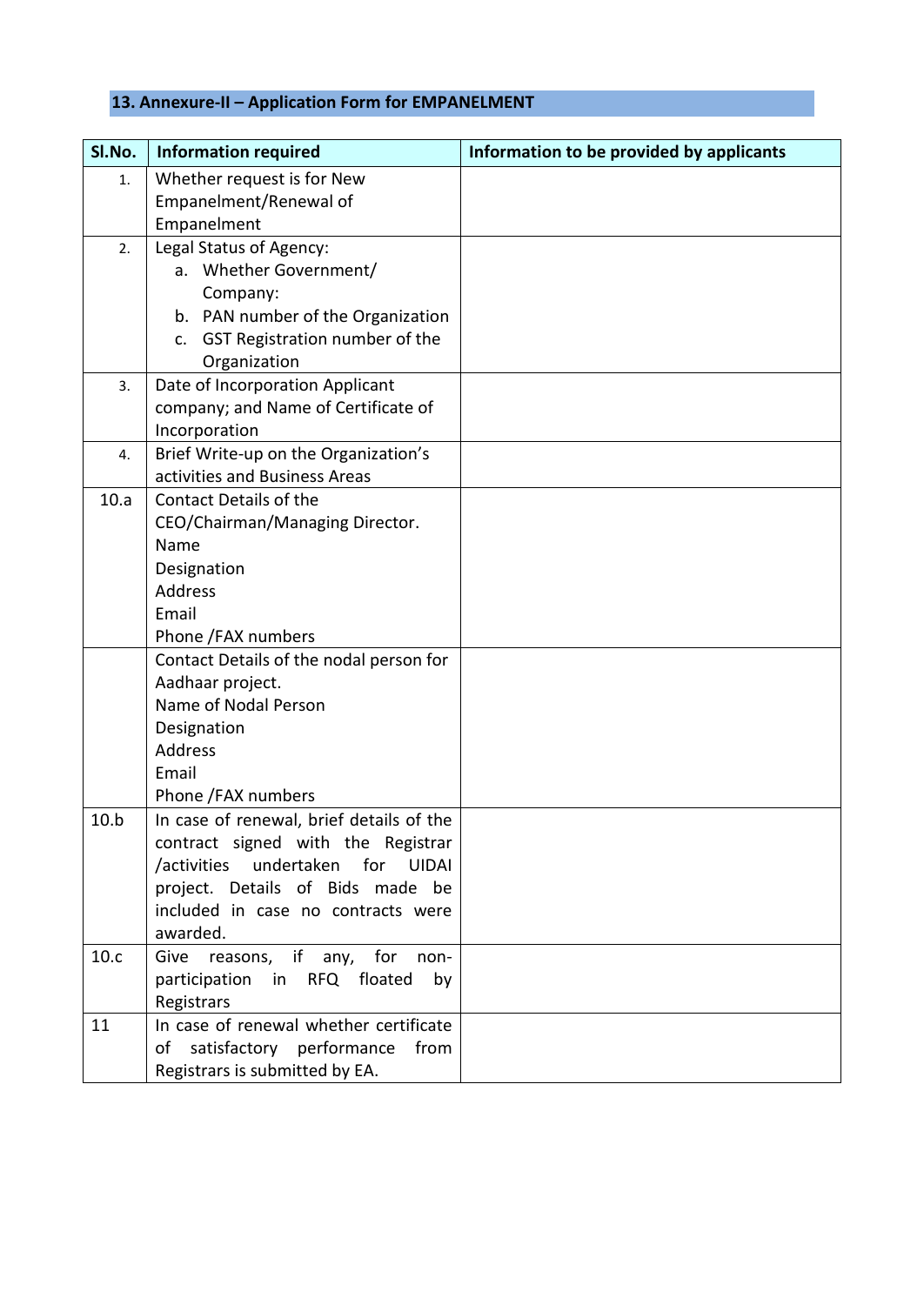| 12 | Net Worth of the Applicant Company                                                      |                                                   |                 | Provide this information for each of the previous 3 years |  |
|----|-----------------------------------------------------------------------------------------|---------------------------------------------------|-----------------|-----------------------------------------------------------|--|
|    | in each of the previous 3 financial                                                     | <b>Assets in INR Lac</b><br><b>Current Assets</b> |                 | <b>Liabilities in INR Lac</b>                             |  |
|    | years ending 31 <sup>st</sup> March 2017, 2016<br>and 2015. Duly certified Net Worth by |                                                   |                 | Short term                                                |  |
|    | the Company Auditor (do not include                                                     |                                                   |                 | liabilities                                               |  |
|    | intangible assets)                                                                      | <b>Fixed Assets</b>                               |                 | Long term                                                 |  |
|    |                                                                                         |                                                   |                 | liabilities                                               |  |
|    | Existing empanelled EAs shall also                                                      | Long term<br>investments                          |                 |                                                           |  |
|    | submit the above mentioned<br>information.                                              |                                                   |                 |                                                           |  |
|    |                                                                                         |                                                   |                 |                                                           |  |
|    |                                                                                         | Total Assets (A)                                  |                 | Total                                                     |  |
|    |                                                                                         |                                                   |                 | Liabilities (B)                                           |  |
|    |                                                                                         | <b>Total Net Worth as of</b>                      |                 |                                                           |  |
|    |                                                                                         | $(A-B)$                                           |                 |                                                           |  |
| 13 | Turnover of Applicant Company in                                                        | <b>Financial</b>                                  | <b>Turnover</b> | <b>Grants-in-Aid in</b>                                   |  |
|    | each of the previous 3 financial years                                                  | Year                                              | in INR Lac      | <b>INR Lac</b>                                            |  |
|    | ending 31 <sup>st</sup> March 2015, 2016, 2017                                          |                                                   |                 |                                                           |  |
|    | Existing empanelled EAs shall also                                                      | 2014-15                                           |                 |                                                           |  |
|    | submit the above mentioned                                                              |                                                   |                 |                                                           |  |
|    | information.                                                                            | 2015-16                                           |                 |                                                           |  |
|    |                                                                                         |                                                   |                 |                                                           |  |
|    |                                                                                         | 2016-17                                           |                 |                                                           |  |
| 14 | Profitability (Profit Before Tax)                                                       | <b>Financial Year</b><br>2014-15                  |                 | <b>Profits in INR Lac</b>                                 |  |
|    |                                                                                         |                                                   |                 |                                                           |  |
|    |                                                                                         | 2015-16                                           |                 |                                                           |  |
|    |                                                                                         | 2016-17                                           |                 |                                                           |  |
| 16 | In case of Organization that wish to                                                    |                                                   |                 |                                                           |  |
|    | empanel into Level T2/T3, number of                                                     |                                                   |                 |                                                           |  |
|    | successful Aadhaar enrolments                                                           |                                                   |                 |                                                           |  |
|    | completed                                                                               |                                                   |                 |                                                           |  |
|    | (Provide State wise information)                                                        |                                                   |                 |                                                           |  |
| 17 | Names of States/ UTs in which the                                                       |                                                   |                 |                                                           |  |
|    | Applicant Company is interested to<br>undertake enrolment work:                         |                                                   |                 |                                                           |  |
|    |                                                                                         |                                                   |                 |                                                           |  |
|    | (This information is mandatory. Please                                                  |                                                   |                 |                                                           |  |
|    | note that the number of the States/                                                     |                                                   |                 |                                                           |  |
|    | UTs provided here should match with                                                     |                                                   |                 |                                                           |  |
|    | the Tier F1 specifications given for                                                    |                                                   |                 |                                                           |  |
|    | assessment of financial capacity i.e. in                                                |                                                   |                 |                                                           |  |
|    | terms of number of States)                                                              |                                                   |                 |                                                           |  |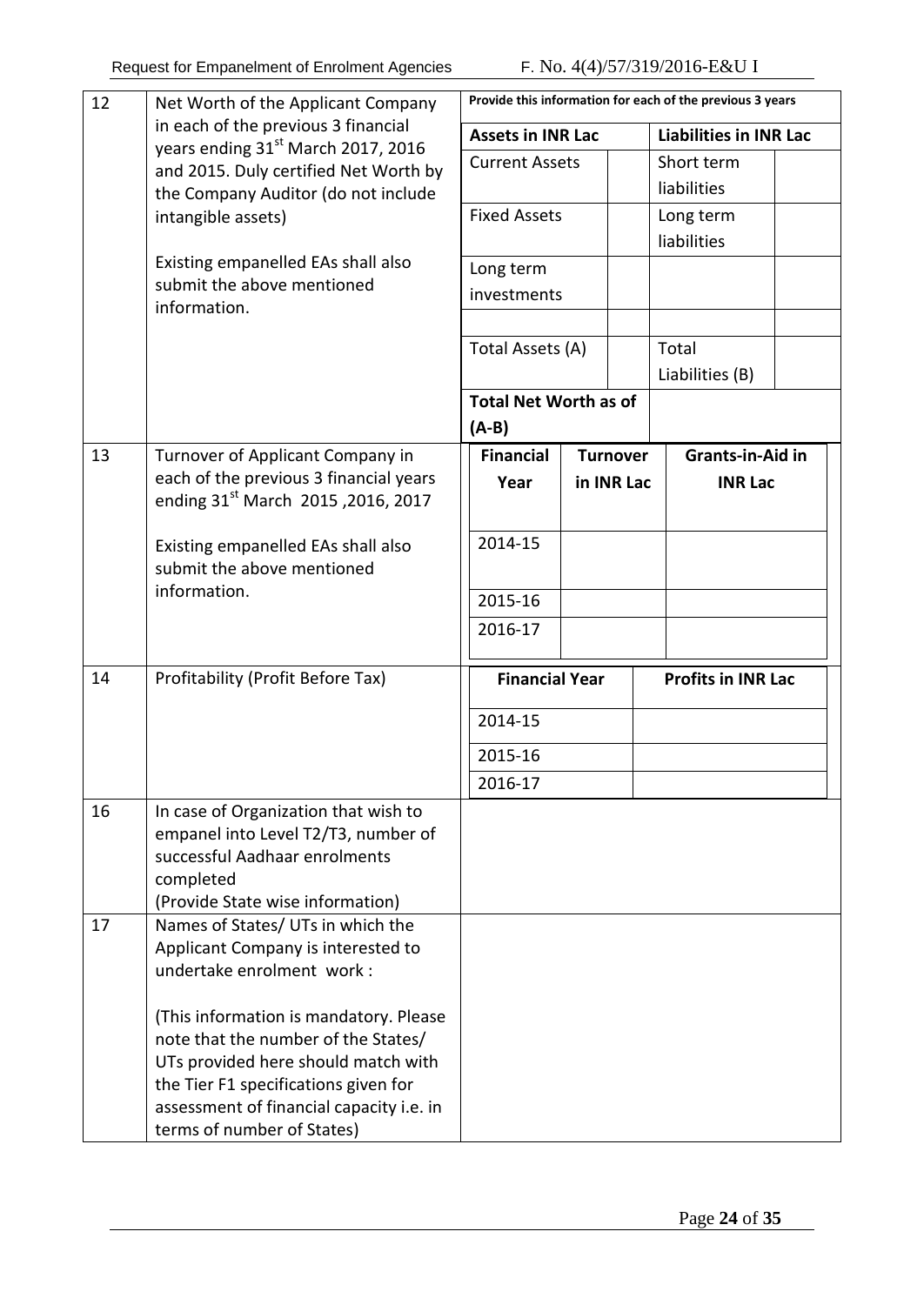I/We hereby declare that our request, in response to this RFE, is made in good faith and the information contained is true and correct to the best of our knowledge and belief.

Sincerely,

[Applicant's Name with seal]

|       | Signature:   |
|-------|--------------|
| Place | Name:        |
| Dated | Designation: |

The applicant should submit information in the above format and should mandatorily provide all supporting documents as mentioned, in hard copies, and should send them at the following address:

To,

 The Deputy Director, Enrolment and Update Division Unique Identification Authority of India (UIDAI), 2<sup>nd</sup> Floor, Tower I, Jeevan Bharati Building, Connaught Circus, New Delhi - 110001.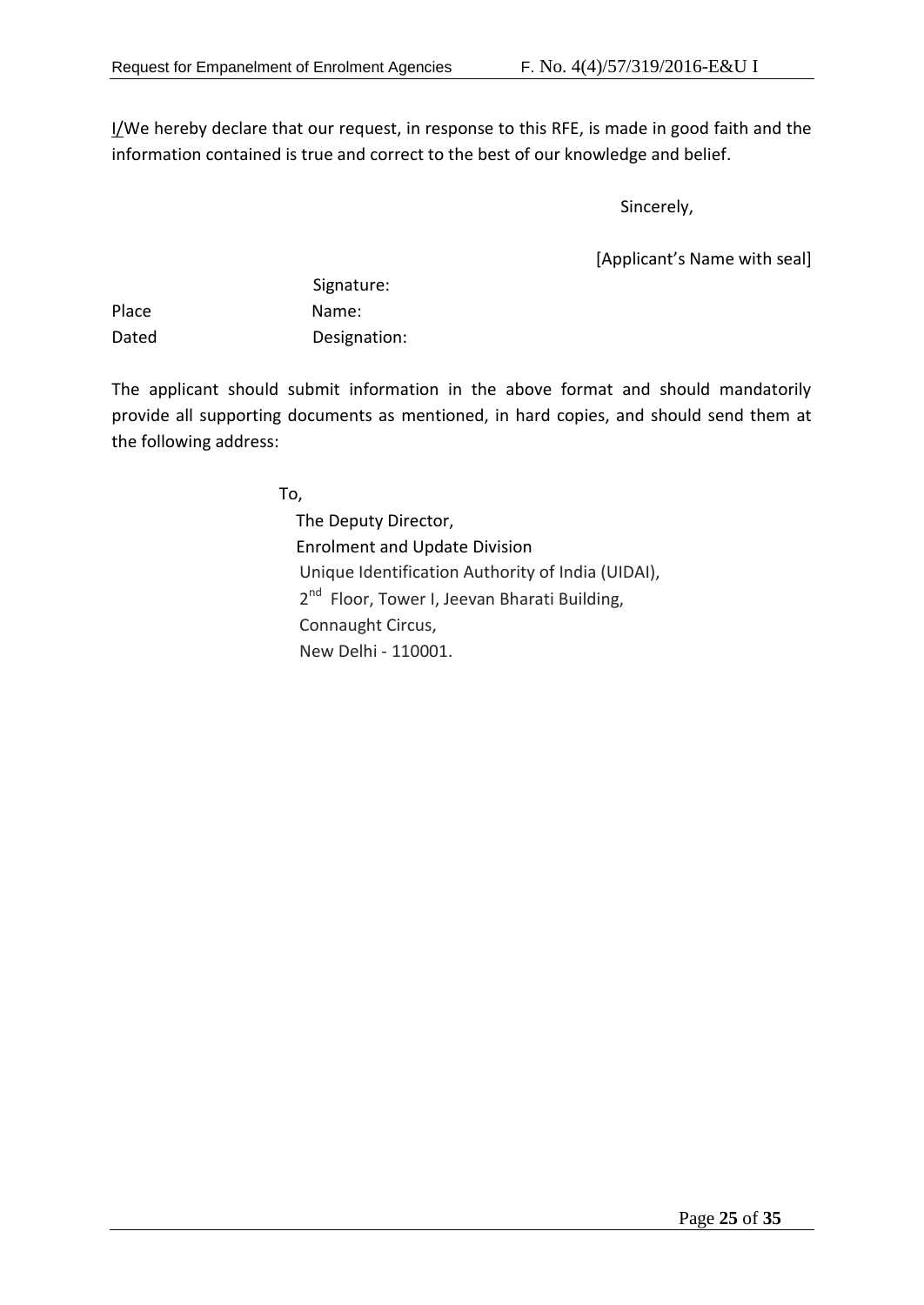<span id="page-25-0"></span>

| 14.<br>Annexure-III - Letter of Bank Guarantee                                                                                                                   |
|------------------------------------------------------------------------------------------------------------------------------------------------------------------|
|                                                                                                                                                                  |
|                                                                                                                                                                  |
|                                                                                                                                                                  |
|                                                                                                                                                                  |
|                                                                                                                                                                  |
| Dear Sir / Madam,                                                                                                                                                |
|                                                                                                                                                                  |
|                                                                                                                                                                  |
|                                                                                                                                                                  |
| Last date for lodgment of claim                                                                                                                                  |
|                                                                                                                                                                  |
| This Deed of guarantee executed by the (name of Bank) having its Central Office at                                                                               |
| and amongst other places, a<br><b>Branch</b>                                                                                                                     |
|                                                                                                                                                                  |
| (hereinafter referred to as 'the Bank') in favour of ____________________________<br>(hereinafter referred to as 'the Beneficiary ') for an amount not exceeding |
|                                                                                                                                                                  |
|                                                                                                                                                                  |
| (hereinafter referred to as 'the Contractor/s').                                                                                                                 |
| This Guarantee is issued subject to the condition that the liability of the Bank under this                                                                      |
|                                                                                                                                                                  |
| ) and the                                                                                                                                                        |
| Guarantee shall remain in full force up to ____________________(Date of expiry) and                                                                              |
| cannot be invoked otherwise than by a written demand or claim under this Guarantee                                                                               |
| served on the Bank on or before the<br>(last date of the claim).                                                                                                 |
| <b>BANK GUARANTEE</b>                                                                                                                                            |
| To                                                                                                                                                               |
| (name and address of purchaser)                                                                                                                                  |
| Dear Sir / Madam,                                                                                                                                                |
| <b>BANK GUARANTEE</b>                                                                                                                                            |
| <b>WHEREAS</b>                                                                                                                                                   |
| (Company name), a  company registered under the Companies Act,                                                                                                   |
| 1956 having its registered and corporate office at , hereinafter referred to as                                                                                  |
| "our constituent", Which expression, unless excluded or repugnant to the context or                                                                              |
| meaning thereof, includes its successors and assigns), agreed to enter into a Contract                                                                           |
| ____ (Herein after, referred to as "contract") with <i>(name of</i><br>dated                                                                                     |

*the purchaser)* as detailed in the said contract.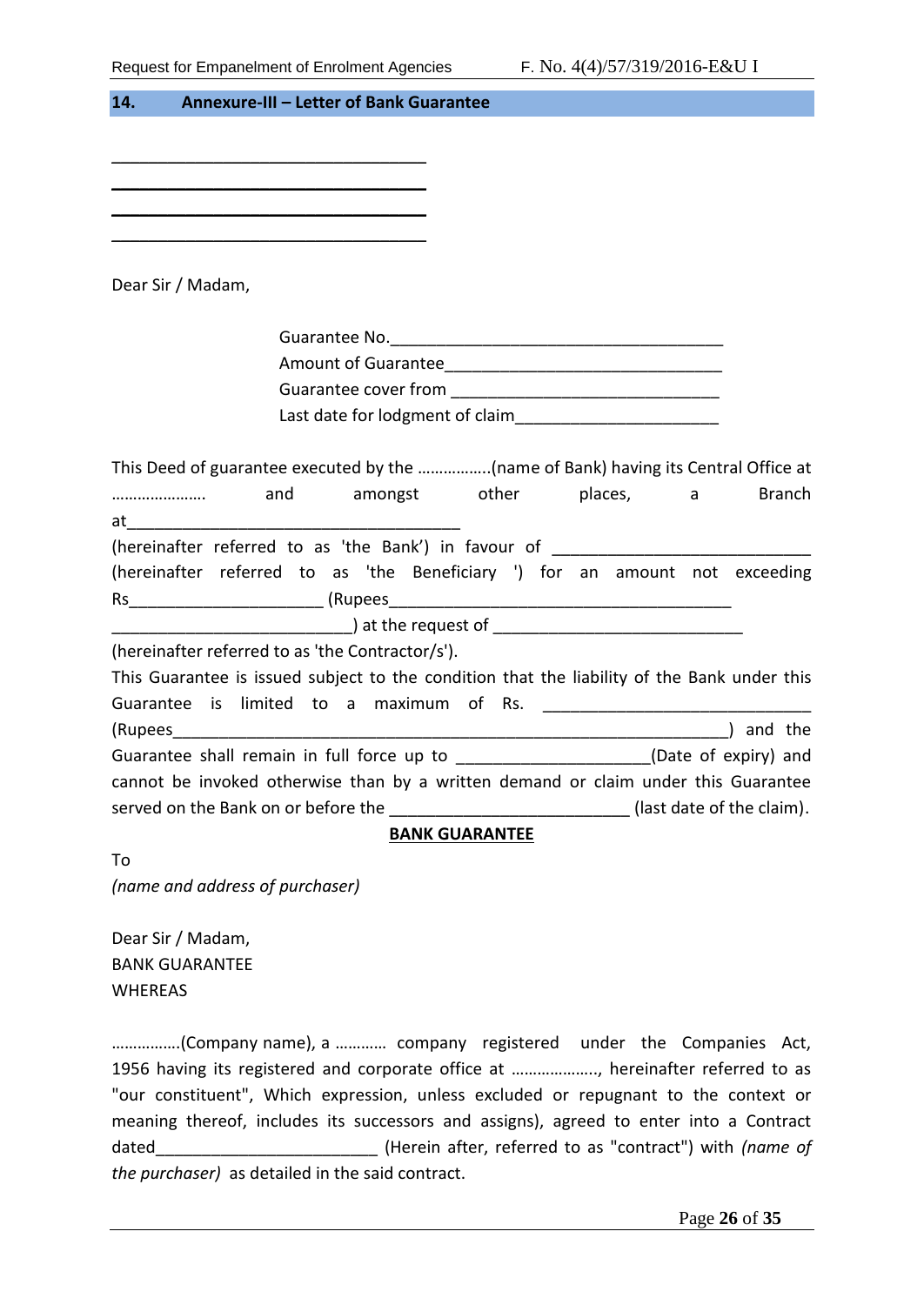We are aware of the fact that as per the terms of Empanelment, ................(Company name) is required to furnish an unconditional and irrevocable Bank Guarantee in your favour for an amount INR ………. (in words) and guarantee the due by our constituent as per the Empanelment and do hereby agree and undertake to pay any and all amount due and payable under this bank guarantee, as security against breach / default of the said Empanelment by our Constituent. In Consideration of the fact that our constituent is our valued customer and the fact that he has entered into the said Empanelment with you, we (Name and Branch of Bank) have agreed to issue this Bank Guarantee.

Therefore, we (Name and Branch of Bank) hereby unconditionally and irrevocably guarantee you as under:

In the event of our constituent committing any breach/default of the Terms and Conditions of the said Empanelment, and which has not been rectified by him in given timeframe, we hereby agree to pay you forthwith on demand such sum/s not exceeding the sum of INR ……………. (Amount in words) without any demur.

Notwithstanding anything to the contrary, as contained in the said Empanelment, we agree that UIDAI's decision as to whether our constituent has made any such default(s) / breach(es),as aforesaid and the amount or amounts to which you are entitled by reasons thereof, subject to the terms and conditions of the said Empanelment, will be binding on us and we shall not be entitled to ask you to establish your claim or claims under this Bank Guarantee, but will pay the same forthwith on your demand without any protest or demur. We bind ourselves to pay the above said amount at any point of time commencing from the date of the issue of this Bank Guarantee till (date) as per said Empanelment.

We further agree that the termination of the said Agreement, for reasons solely attributable to our constituent, virtually empowers you to demand for the payment of the above said amount under this guarantee and we would honor the same without demur.

We hereby expressly waive all our rights:

(i) Requiring beneficiary to pursue legal remedies against …………….(Company name) for notice of acceptance hereof any action taken or omitted in reliance hereon, of any defaults under the Empanelment and any resentment, demand, protest or any notice of any kind.

We the Guarantor, as primary obligor and not merely Surety or Guarantor of collection, do hereby irrevocably and unconditionally give our guarantee and undertake to pay any amount you may claim (by one or more claims) up to but not exceeding the amount mentioned aforesaid during the period from and including the date of issue of this guarantee through the period.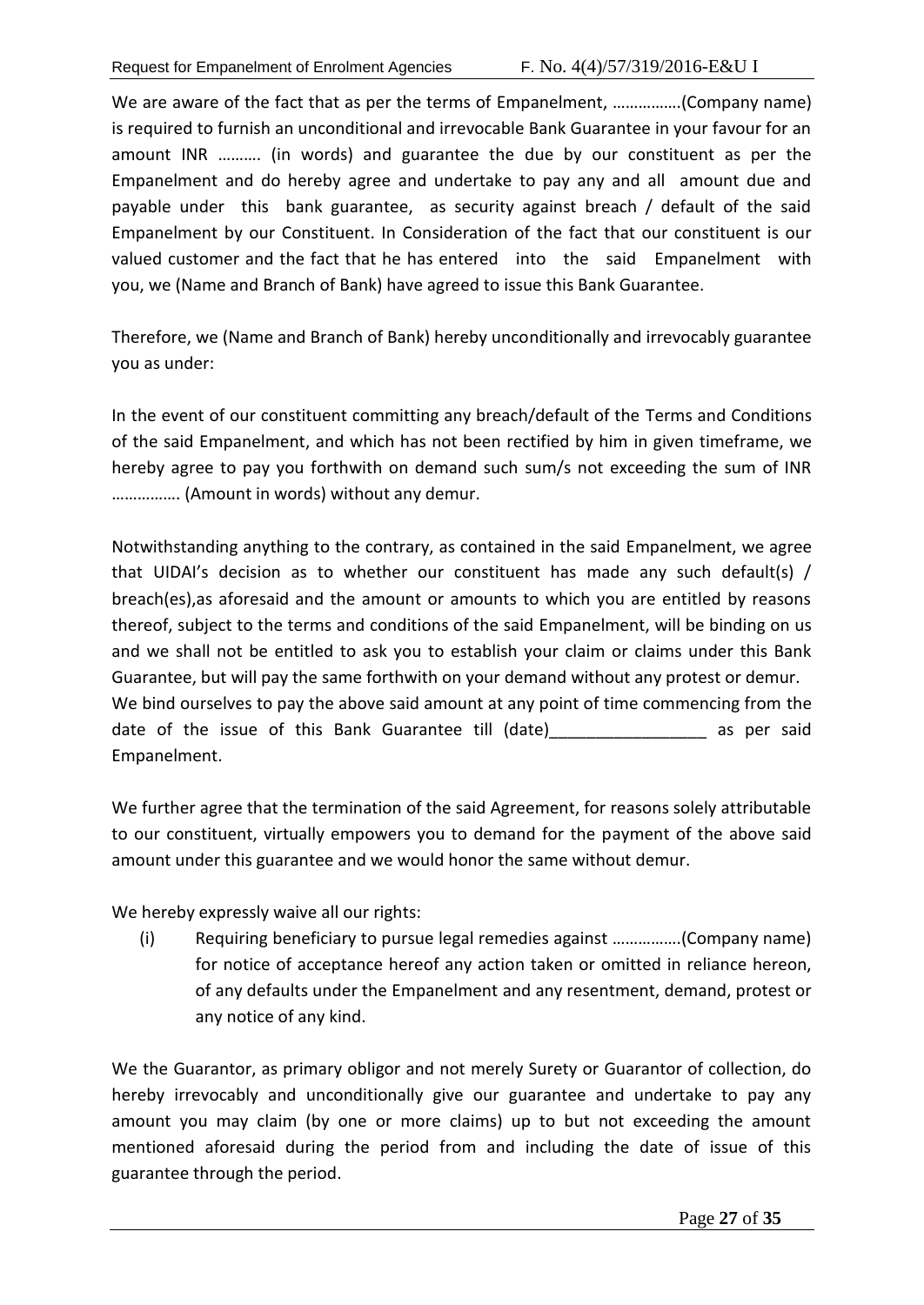We specifically confirm that no proof of any amount due to you under the Empanelment is required to be provided to us in connection with any demand by you for payment under this guarantee other than your written demand.

Any notice by way of demand or otherwise hereunder may be sent by special courier, telex, fax, registered post or other electronic media to our address, as a aforesaid and if sent by post, it shall be deemed to have been given to us after the expiry of 48 hours when the same has been posted.

If it is necessary to extend this guarantee on account of any reason whatsoever, we undertake to extend the period of this guarantee on the request of our constituent under intimation to you.

This Bank Guarantee shall not be affected by any change in the constitution of our constituent nor shall it be affected by any change in our constitution or by any amalgamation or absorption thereof or therewith or reconstruction or winding up, but will ensure to the benefit of you and be available to and be enforceable by you during the period from and including the date of issue of this guarantee through the period.

Notwithstanding anything contained herein above, our liability under this Bank Guarantee is restricted to INR …………(Amount in words) and shall continue to exist, subject to the terms and conditions contained herein, unless a written claim is lodged on us on or before the aforesaid date of expiry of this guarantee.

We hereby confirm that we have the Power/s to issue this Guarantee in your favour under the Memorandum and Articles of Association/Constitution of our bank and the undersigned is/are the recipient of authority by express delegation of power/s and has/have full power/s to execute this guarantee under the power of Attorney issued by the bank in your favour.

We further agree that the exercise of any of your rights against our constituent to enforce or forbear to enforce or any other indulgence or facility, extended to our constituent to carry out the contractual obligations as per the said Contract, would not release our liability under this guarantee and that your right against us shall remain in full force and effect, Notwithstanding any arrangement that may be entered into between you and our Constituent, during the entire currency of this guarantee.

Any payment made hereunder shall be free and clear of and without deduction for or on account of taxes, levies, imports, charges, duties, fees, deductions or withholding of any nature imposts.

This Bank Guarantee must be returned to the bank upon its expiry. If the bank does not receive the Bank Guarantee within the above-mentioned period, subject to the terms and conditions contained herein, it shall be deemed to be automatically cancelled.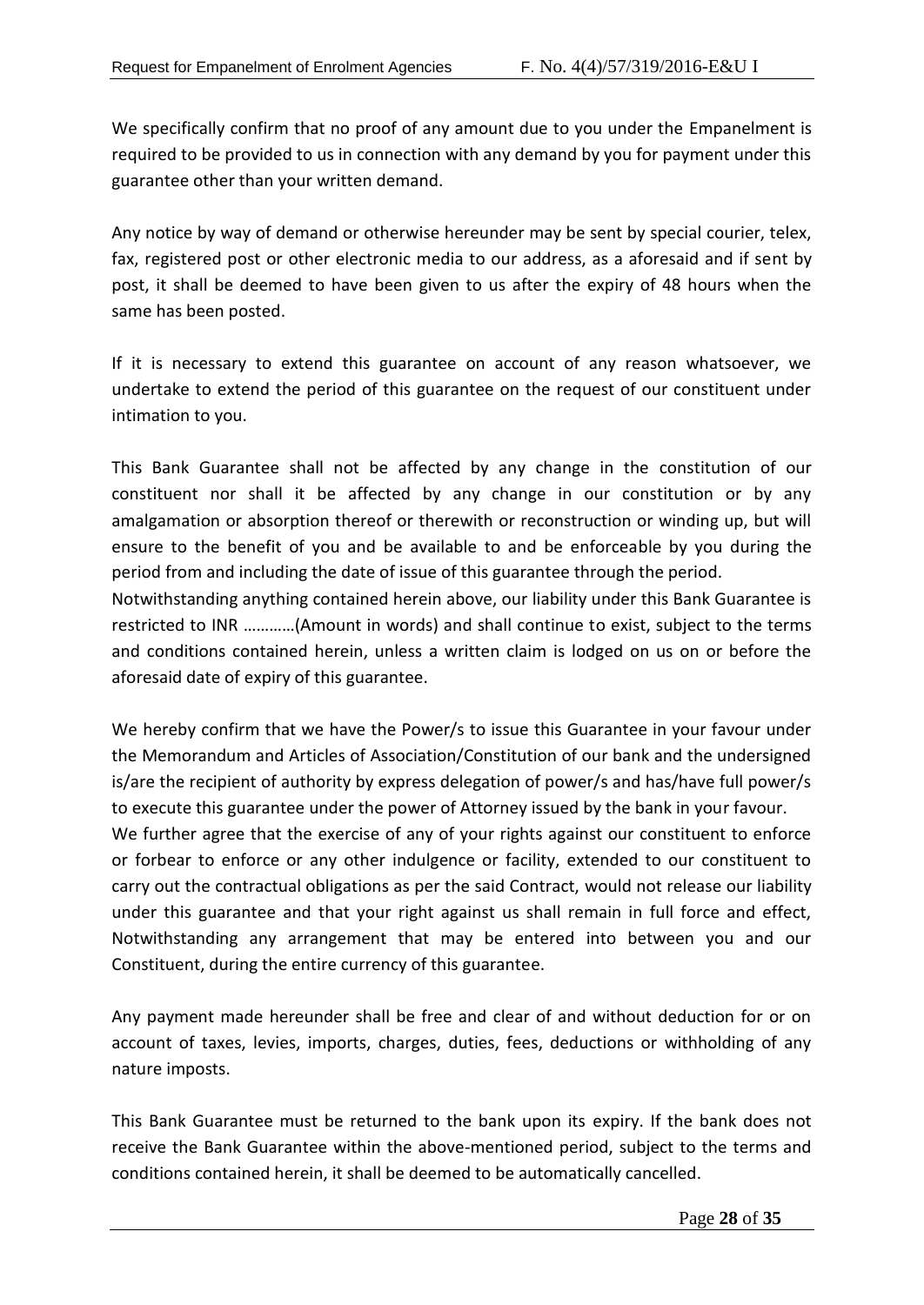This guarantee shall be governed by and construed in accordance with the Indian Laws and we hereby submit to the exclusive jurisdiction of courts of Justice in India for the purpose of any suit or action or other proceedings arising out of this guarantee or the subject-matter hereof brought by you may not be enforce in or by such count.

Notwithstanding anything contained herein:

| Our liability under this Bank Guarantee shall not exceed INR (Amount in words).           |       |     |         |         |
|-------------------------------------------------------------------------------------------|-------|-----|---------|---------|
| This Bank Guarantee shall be valid only up to<br>(date)                                   |       |     |         |         |
| We are liable to pay the guaranteed amount or part thereof under this Bank Guarantee only |       |     |         |         |
| and only if we receive a written claim or demand on or before                             |       |     |         | (date). |
| Dated                                                                                     | this. | dav | (year). |         |

Yours faithfully,

For and on behalf of the \_\_\_\_\_\_\_\_\_\_\_\_\_\_\_\_\_\_\_\_\_\_\_\_\_\_ Bank,

(Signature) Designation (Address of the Bank)

Note: This guarantee will attract stamp duty as a security bond.

A duly certified copy of the requisite authority conferred on the official/s to execute the guarantee on behalf of the bank should be annexed to this guarantee for verification and retention thereof as documentary evidence.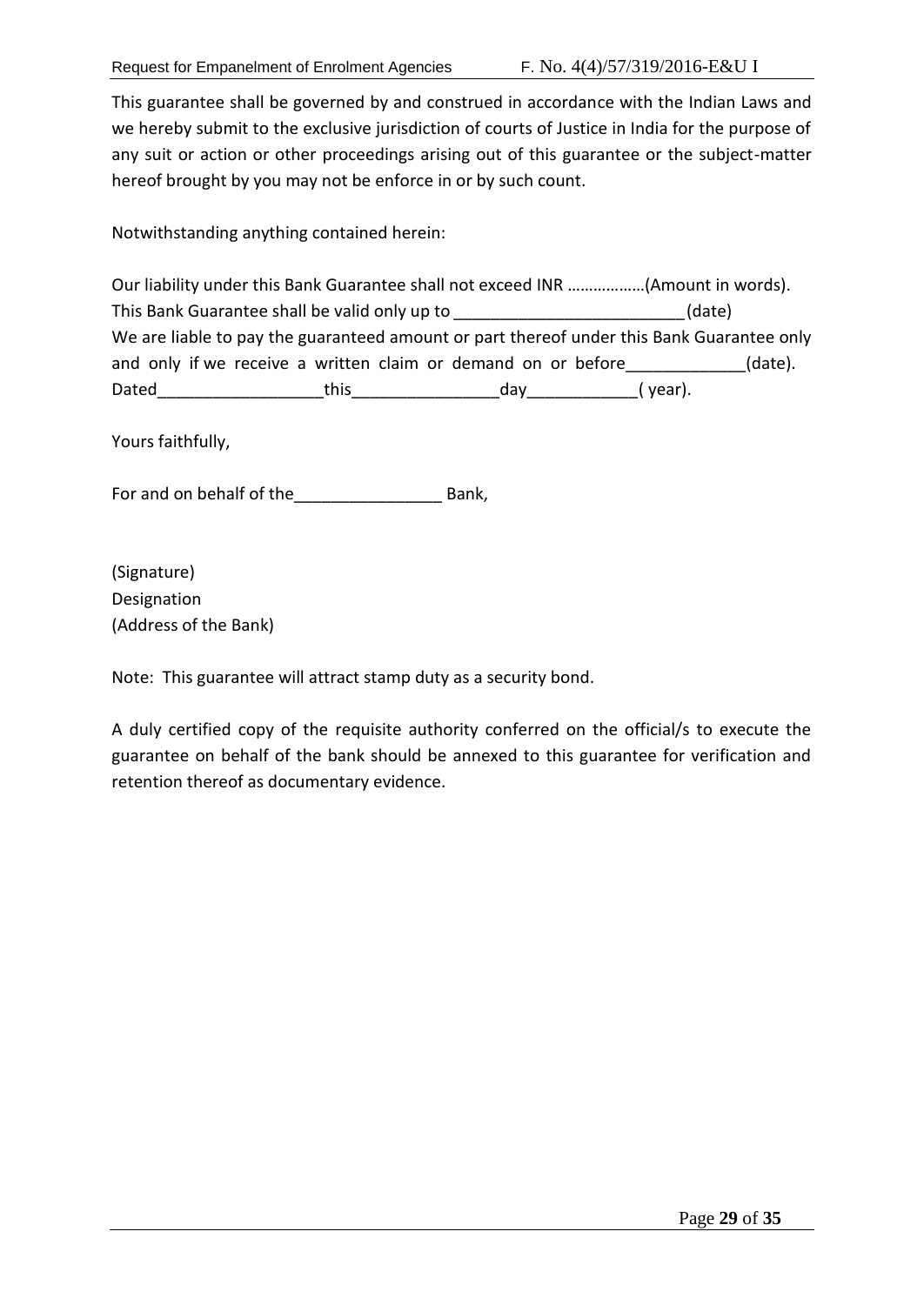# <span id="page-29-0"></span>**15. Annexure-IV – Draft Terms and Conditions of Empanelment**

1. Purpose

Empanelment of Enrolling Agencies (EA) for undertaking demographic and biometric data collection for UID enrolment.

- 2. Name of Empanelling Authority Unique Identification Authority of India (UIDAI)
- 3. Period of Empanelment

The period of empanelment is 3year from the date of issuance of the empanelment letter or as extended as per the discretion of UIDAI.

- 4. Relationship
- a) Empanelment shall not be construed as relationship of master and servant or of principal and agent as between the 'UIDAI and Empanelled Enrolling Agency (EA). No partnership shall be constituted between UIDAI and the EA by virtue of this Empanelment nor shall either party have powers to make, vary or release contractual obligations on behalf of the other party or represent that by virtue of this or any other Empanelment a partnership has been constituted, or that it has any such power. The EA shall be fully responsible for the services performed by them.
- b) Neither party shall use the other parties name or any service or proprietary name, mark or logo of the other party for advertising or promotional purpose without first having obtained the other party's prior written approval.
- c) Empanelment shall not guarantee that all EAs shall be invited to bid for, or be awarded any project / assignment as a result of this empanelment.
- 5. Termination/ Cancellation of Empanelment UIDAI reserves the right to terminate Empanelment of an EA due to any of the reasons mentioned hereunder:
	- i. Submission of false particulars/ fake documents for securing empanelment.
	- ii. Non-adherence to the UIDAI enrolment processes and guidelines, which includes use of latest enrolment client version, timely client sync and upload of resident data packets.
	- iii. Evidence of sub-contracting of enrolment work.
	- iv. Consistent poor quality of biometrics and demographic data.
	- v. Usage of biometric devices which are not certified by UIDAI.
	- vi. Deploying Enrolment Operators/supervisors who either do not have their Aadhaar generated and/or are uncertified and /or inactive as per UIDAI activation protocols.
	- vii. Mismanagement of the enrolment centres.
	- viii. Non-provision of necessary infrastructure at the enrolment centres.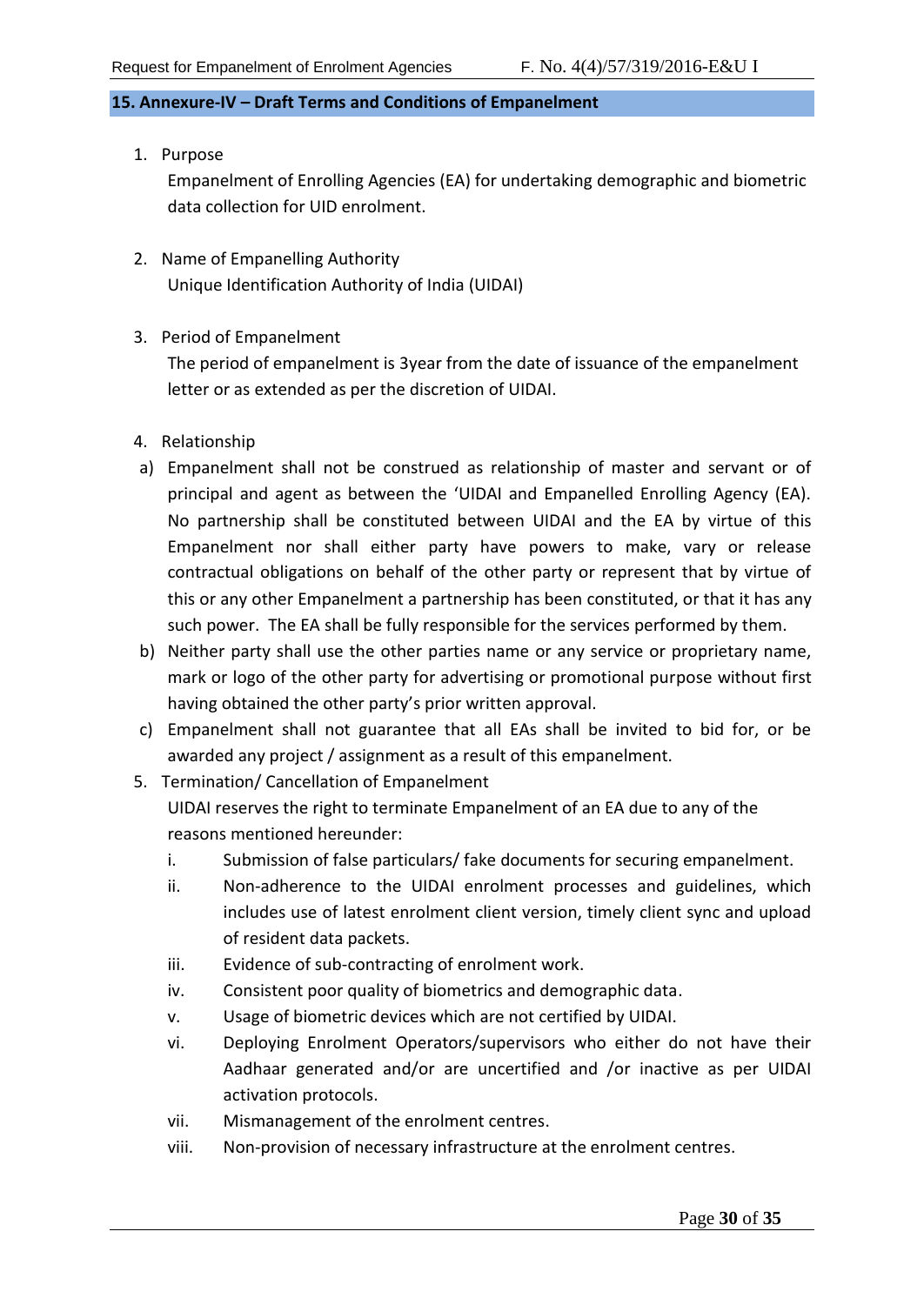- ix. Poor performance reports/Complaints received against the Enrolment Agency.
- x. Information provided to UIDAI is found to be incorrect.
- xi. Non co-operation during audits/inspections by UIDAI/Registrars/auditing agencies empanelled/ appointed by these.
- xii. Conditions arising from audits are not met within the specified time period.
- xiii. Misleading claims are made about the empanelment status.
- xiv. EA becomes insolvent, bankrupt or a resolution is passed for the winding up of the EA's organization.
- xv. Empanelment conditions are not met within the specified time period.
- xvi. Significant changes to the organization leading to change of management, or in the course of being conducted, are not notified to UIDAI.
- xvii. Clear evidence is received that empanelled agency is in breach of copyright.
- xviii. Not maintaining the confidentiality of the documents, data collected, or any other. Violation of UIDAI data security guidelines for Enrolment Agencies.
- xix. Undertaking enrolment operations at locations without valid agreement/approval with the Registrars.
- xx. Soliciting information outside the scope of work.
- xxi. Any other reasons deemed fit by the UIDAI for termination/ cancellation of empanelment.
- xxii. Non-adherence to time frame for uploading enrolment packets.
- xxiii. Poor Performance Report from Performance Monitors.
- xxiv. EA does not upload or uploads incorrect details about enrolment centres.
- 6. Renewal and Updates to Empanelment

The empanelment shall be valid for duration of three years subject to compliance of all requirements. The EA shall pay the prescribed fees at the time of renewal of empanelment. Updating the list of empanelled EAs on website shall be done every time changes are made to the list. Updates shall include selection of new agencies for empanelment, up-gradation in Level/ Tier for existing empanelled EAs and disempanelment of existing EAs not conforming to UIDAI specified standards/ processes /guidelines for enrolment. However, UIDAI reserves the right to change the renewal terms and duration based on its discretion at any point of time. Performance Monitoring Reports of Enrolment Centers along with other MIS will be considered for renewal of empanelment.

7. Performance Assessment

EA's performance will be assessed during the execution of the project/ assignment and any deficiencies and short-falls may impact their empanelment/renewal. EAs will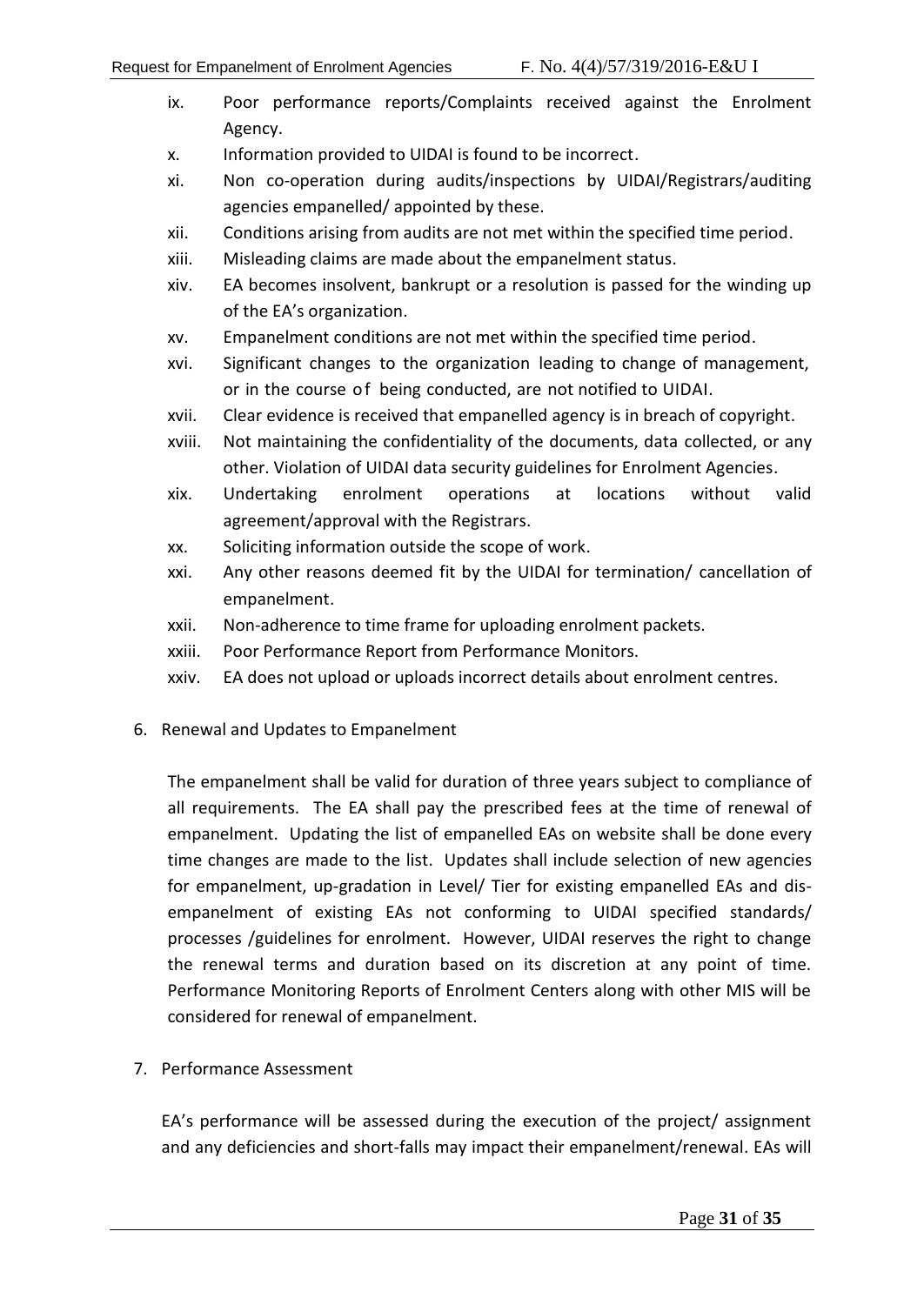be penalized for data and process errors as per the policy framed and revised by UIDAI from time to time.

8. Fraud and Corruption

UIDAI requires that the EA must observe the highest standards of ethics during the performance and execution of the awarded contract(s). UIDAI will terminate the empanelment, if it determines that the empanelled EA has been engaged in corrupt, fraudulent, unfair trade practices, coercive or collusive practices, directly or indirectly, in competing for a contract, or execution of a contract.

# 9. Financial Penalty/Disincentive

Financial Penalty/Disincentive shall be levied on Enrolment agencies on following account

- a) Corrupt practices followed during enrolment / update of the resident
- b) Process violations
- c) Demographic and biometric error committed during enrolments of residents.
- d) Tampering with enrolment / update software or any other software provided by UIDAI.
- e) Delay in upload of enrolment packet or non upload of enrolment packets.
- f) Loss of enrolment packet.
- g) Non compliance of Aadhaar (Targeted Delivery of Financial and Other subsidies, benefits and services) Act, 2016 and regulations framed thereunder, policy, process, guidelines, orders and notifications issued from time to time.

The amount of financial penalty / disincentives shall be notified by UIDAI from time to time.

# 10. Confidentiality

The EA and the personnel of either of them, shall not disclose any proprietary or confidential information relating to the Project, the Services, or the Contract without the prior written consent of the UIDAI. Strict confidentiality of the resident demographic and biometric information shall be maintained at all times.

# 11. Advertising and Promotion

The advertisement and marketing material (posts, marketing brochure content on the website, emails and postal letters etc.) used by the EAs shall be in accordance with the guidelines laid down by UIDAI. The EAs shall not use the Name of UIDAI, its brand name-AADHAAR, and its Logo, to promote their interest in any manner in any programme no connected / related or being undertaken for UIDAI.

# 12. Indemnity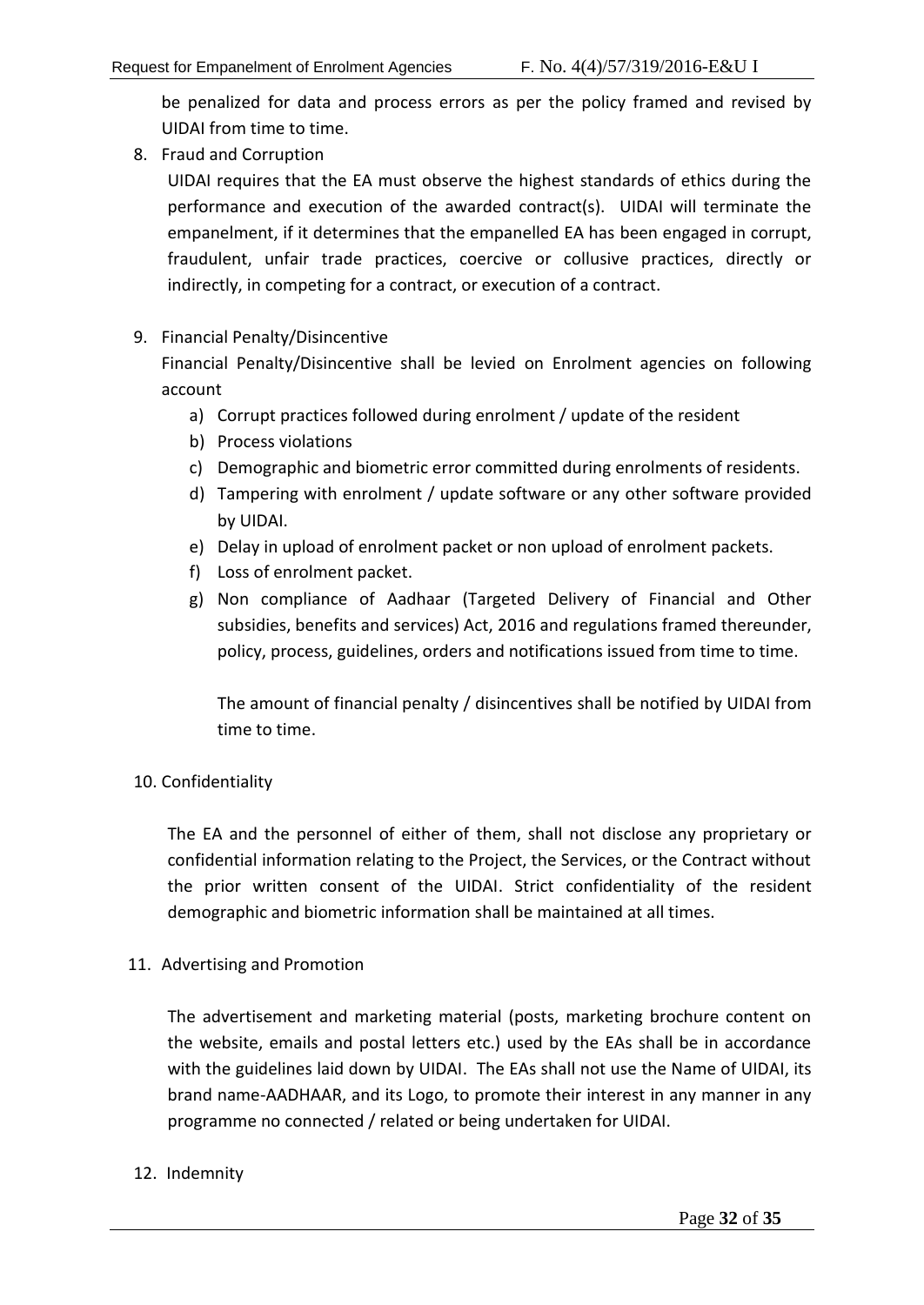The EA will indemnify UIDAI against any misuse of UIDAI Name, Brand Name-AADHAAR and Logo. For any misuse of UIDAI name and logo, the EA itself will be held responsible. UIDAI will take necessary actions for such cases. UIDAI will not be responsible for any miscommunication or harm caused to any party because of any misrepresentation of its name and logo by the EA.

13. Conflict of Interest

UIDAI considers a conflict of interest to be a situation in which the EA has interests that could improperly influence the EA's performance of duties or responsibilities, contractual obligations, or compliance with applicable standards, laws, and regulations, and that such conflict of interest may contribute to or constitute a prohibited corrupt practice. UIDAI requires that EA shall provide professional and objective services and at all times hold the UIDAI's interests paramount, strictly avoid conflicts of interest with other assignments or its own corporate interests and act without any consideration for future work. Without limitation on the generality of the foregoing, EA, and any of its affiliates, shall be considered to have a conflict of interest under any of the circumstances set forth below:

- i. The EA and any of its affiliates/ personnel/ that has a business of family relationship with a member of the UIDAI's staff who is directly or indirectly involved in any part of the preparation of the Terms of Reference of the project/assignment, to the selection process for such project/ assignment
- ii. EA shall have an obligation to disclose any situation of actual or potential conflict that impacts its capacity to serve the best interest of the UIDAI, or that may reasonably be perceived as having this effect. Failure to disclose said situations may lead to the disqualification of the Agency or the termination of its Empanelment.
- iii. EA shall furnish information on commissions and gratuities, if any, paid or to be paid to agents relating to this application and during execution of the assignment.
- iv. The empanelled EA will not be eligible to participate or under-take any activities related to the Testing and Certification of Audit work component of UID project.
- 14. The EA shall not be permitted to sub-contract any part of its obligations, duties, or responsibilities under this empanelment scheme and the ensuring contracts with the Registrars.

# 15. Rights of use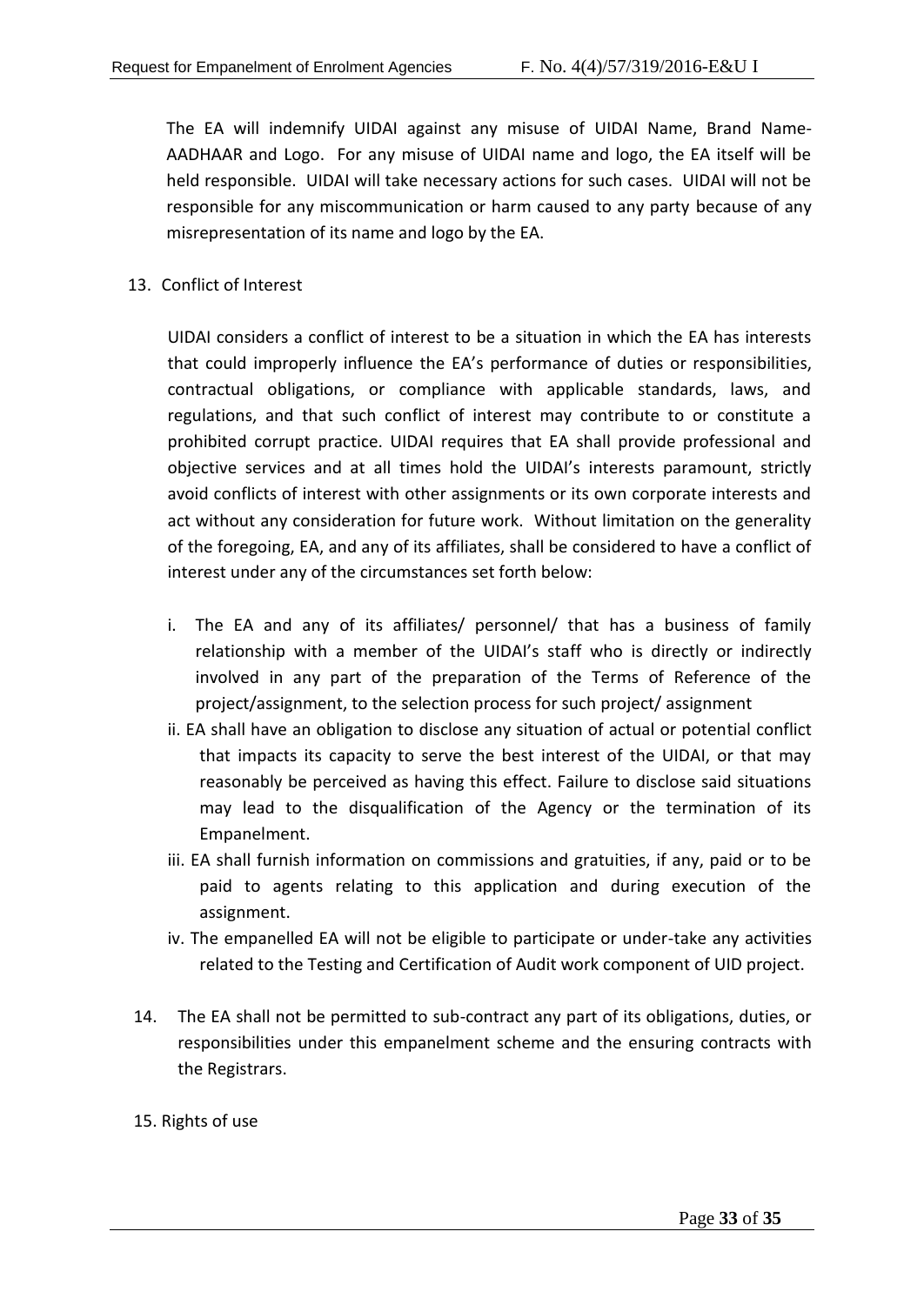All rights of use of any process, product, service, or data developed, generated, or collected, or any other task performed by the EA during the execution of the assignment/ project related to demographic and biometric data collection for UID enrolment, would lie exclusively with the UIDAI or its nominated agencies in perpetuity free from all liens, encumbrances and other third party rights and the EA shall, wherever required, take all steps that may be necessary to ensure the transfer of such rights in favour of the UIDAI or its nominated agencies.

16. Right to Inspect and Audit

UIDAI shall have the right to:

- i. Carry out any inspection, background checks, audits of the empanelled enrolling agencies
- ii. Verify any allegations made by/ made against the enrolling agencies
- iii. Carry our scheduled/ un-scheduled visits to any of the enrolment centres/ stations manned by the enrolling agencies by authorized officials/ nominated agencies
- iv. Oversee the processes and operations of the enrolling agencies
- 17. Intellectual Property Rights
	- i. UIDAI reserves intellectual property rights of all processes, standards, software, document, training content or other material, being provided to the EA for performing its duties and obligations towards demographic and biometric data collection for UID enrolment.
- 18. Privacy & Security

The EA must sure that the data is kept in a very secure and confidential manner and under no circumstances, shall they neither use the data themselves nor part with the data to any other agency other than the UIDAI. Mechanisms to ensure the same have to be put in place by the EA and shall be subject to audit by UIDAI/ its representative from time to time. The EAs must familiarize themselves and strictly adhere and comply with the data security guidelines issued by UIDAI from time to time.

19. General

i. The enrolment agency shall at all times be governed by the provisions of the Aadhaar Act 2016 and the regulations framed thereunder.

- ii. The terms and conditions of this empanelment between UIDAI and EA shall be treated as confidential and shall not be disclosed without the prior permission of UIDAI. However, this information may be disclosed to person or body with legal right to know the information.
- iii. All contracts and documents shall be written in English language
- iv. No variation to this empanelment letter shall be effective unless and until accepted in writing by authorized signatories of both parties.